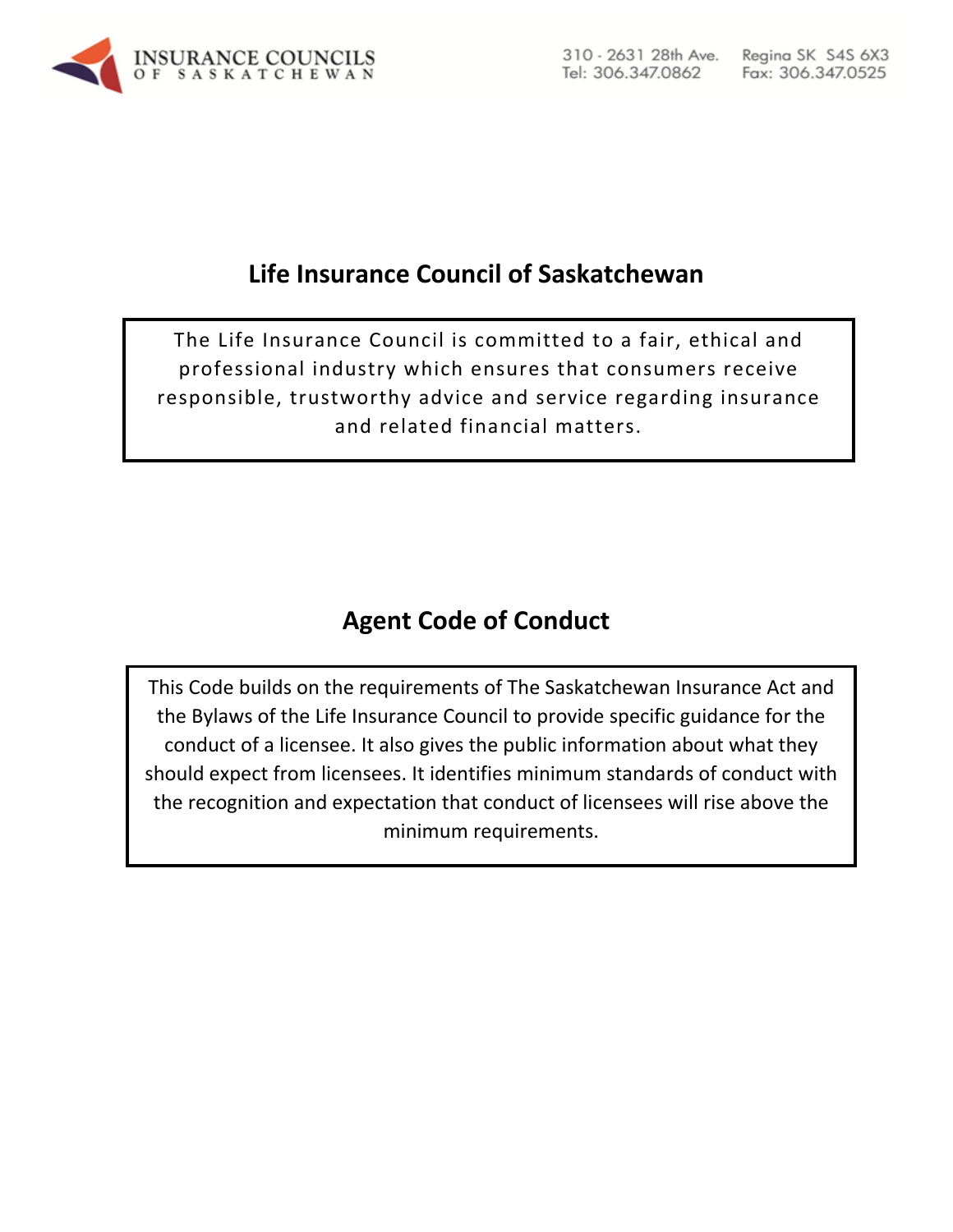# **Table of Contents**

### **I: Introduction**

How to Use this Code of Conduct **Definitions** 

### **II: The Five Principles**

Summary

- 1. Integrity
- 2. Product Suitability
- 3. Disclosure
- 4. Confidentiality
- 5. Competence

# **III: Life Insurance Council of Saskatchewan's Practice Expectations of Licensees**

Introduction

- 1. When Dealing with Clients
- 2. When Dealing with Insurers
- 3. When Dealing with Other Professionals
- 4. When Dealing with the Public
- 5. When Dealing with Council

### **IV: Appendix**

Province of Saskatchewan

- Saskatchewan Insurance Act
- Life Insurance Council of Saskatchewan (LICS) Bylaws
- LICS Guidance Note #1 -- Individual Variable Insurance Contracts (IVIC's)
- **LICS Guidance Note #2 -- Entering into a Business Transaction with a Client**
- Financial and Consumer Affairs Authority Insurance Regulations and list of licenced Insurers

Government of Canada

- **PIPEDA Legislation**
- **AML** Legislation
- **DNCL Legislation**
- **CASL Legislation**

Canadian Life and Health Insurance Association

- CLHIA Reference Document IVIC Suitability
- CLHIA Reference Document The Approach (Needs-Based Sales Practices)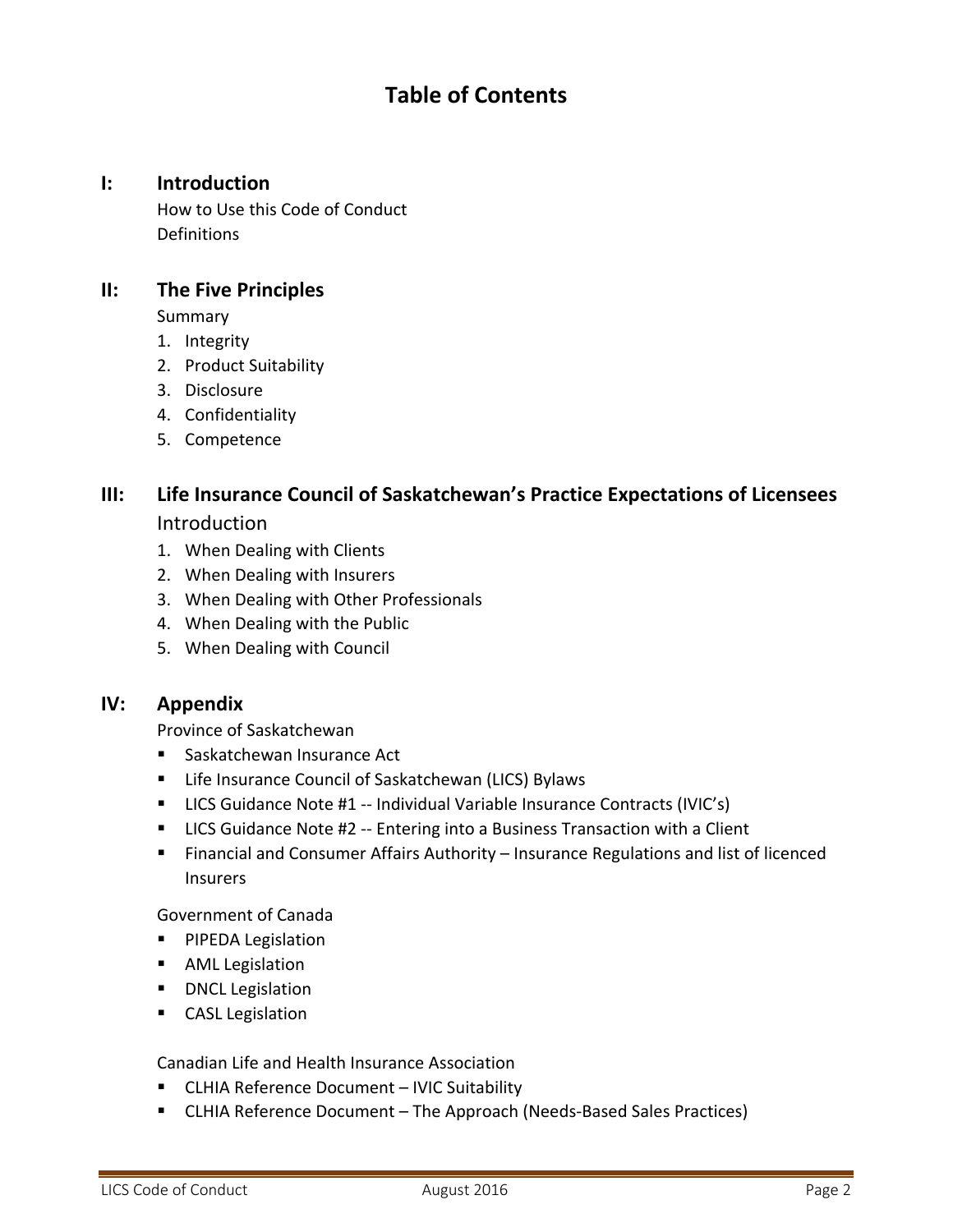# **I: Introduction**

# **This Code applies to all Life Insurance and Accident and Sickness Insurance Licenced Agents in the Province of Saskatchewan**

# **How to Use the Code of Conduct**

A Code of Conduct is like a roadmap for a professional which lays out the standards and expectations to follow in his or her career. Whether an insurance professional is zooming through that career at great speed, at an intersection of two paths, or in a bumpy patch, frequent use of this 'roadmap' will ensure that the professional stays on the right path and avoids actions or practices which could possibly harm consumers or may constitute misconduct and lead to disciplinary action.

The Life Insurance Council of Saskatchewan's Code of Conduct is divided into two main sections; the Five Principles and Five Practice Expectations.

- *The Five Principles* provide an understanding of the conduct expected of Licensees. Each principle has been clearly defined in plain language and includes a list of Core Requirements as well as some Examples of Misconduct.
- *Five Practice Expectations* explains how *Licensees* are expected to put the five Principles into practice when dealing with *Clients*, *Insurers*, *Other Professionals*, the *Public* and *Council*. This is where the *Code* comes to life in terms of a *Licensee's* day-to-day practice. The lists of Minimum Requirements include the related principle(s) to illustrate how all Five Principles are woven through a Licensee's practice. Here too, Examples of Misconduct are provided.

It is not possible to foresee every possible situation and describe the proper conduct. The Examples of Misconduct listed are not complete or exhaustive. Some have been summarized from Council's disciplinary records and others are based on common queries Council receives from Licensees.

The Code should be read and used in conjunction with *The Saskatchewan Insurance Act* and the Council Bylaws. The Bylaws, the Act, other legislation and industry guidelines which affect Licensees are referenced in the Appendix.

If Licensees or consumers have questions that are not answered by this Code, inquiries to Council are encouraged. Further information may be found on the Insurance Councils of Saskatchewan website at [www.insurancecouncils.sk.ca](http://www.insurancecouncils.sk.ca/)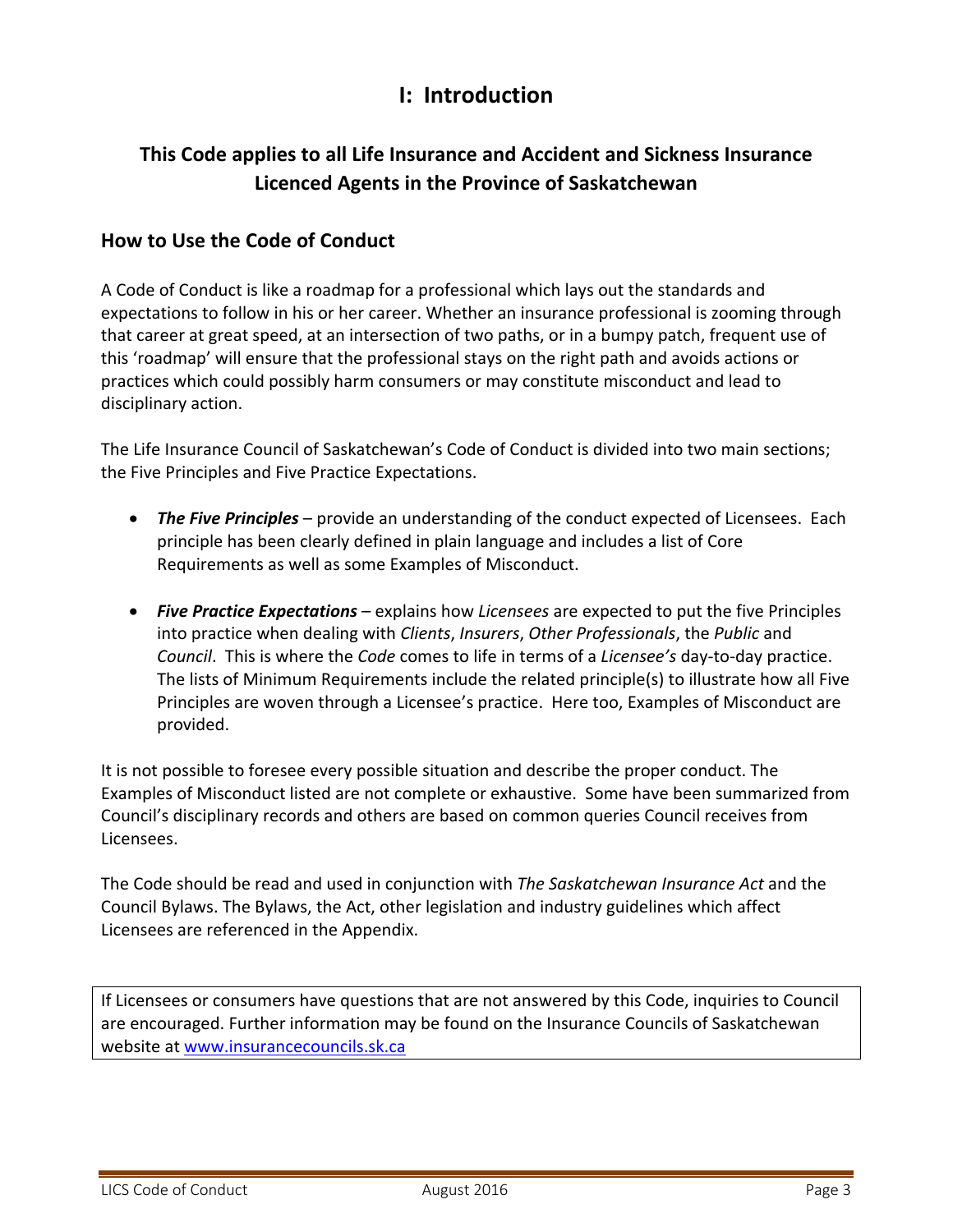# **Definitions**

Defined terms are capitalized and shown in *italics* in this *Code*. These terms may be singular, plural or possessive with the meaning adjusted accordingly, unless otherwise qualified in this *Code*:

- *Agency* is any organization a *Licensee* may be contracted with for the purpose of distributing life and/or accident and sickness insurance products and/or services. Such organizations may include *Insurers*, Managing General Agencies (MGA), Associated General Agencies (AGA) etc.;
- *Client* is a person who may reasonably be expected to rely on a *Licensee, Agency or Insurer* for advice or actions in relation to life and/or accident and sickness insurance and includes all insureds, prospective *Clients*, current *Clients*, and past *Clients* where appropriate;
- *Code* is this *Code* of Conduct;
- *Council* is the Life Insurance *Council* of Saskatchewan;
- **Fees** includes any form of compensation such as commission, split commission, trailer fees, renewal fees, referral fees or gifts-in-kind including a 'thank-you gift';
- *Insurer* includes organizations that manufacture the products and/or services *Licensees* sell and in some instances may also be the organization the *Licensee* is contracted with for the purpose of distributing these products and/or services. Also see the definition for *Agency*;
- *Licensee* is an individual who holds a life insurance licence and/or an accident and sickness insurance licence issued by *Council*;
- *Other Professionals are* individuals *wh*o have an involvement in the insurance sale, service or claims process and may include *Licensees* (within any jurisdiction in the world), mutual fund registrants, staff who may or may not be *Licensees*, lawyers, accountants, financial planners, product specialists, underwriters, claims specialists etc.;
- **Public** refers to anyone who becomes aware of a *Licensee's* practice in any way, whether or not they purchase a product and/or service from a *Licensee*;
- *The Act* is *The* Saskatchewan Insurance *Act.*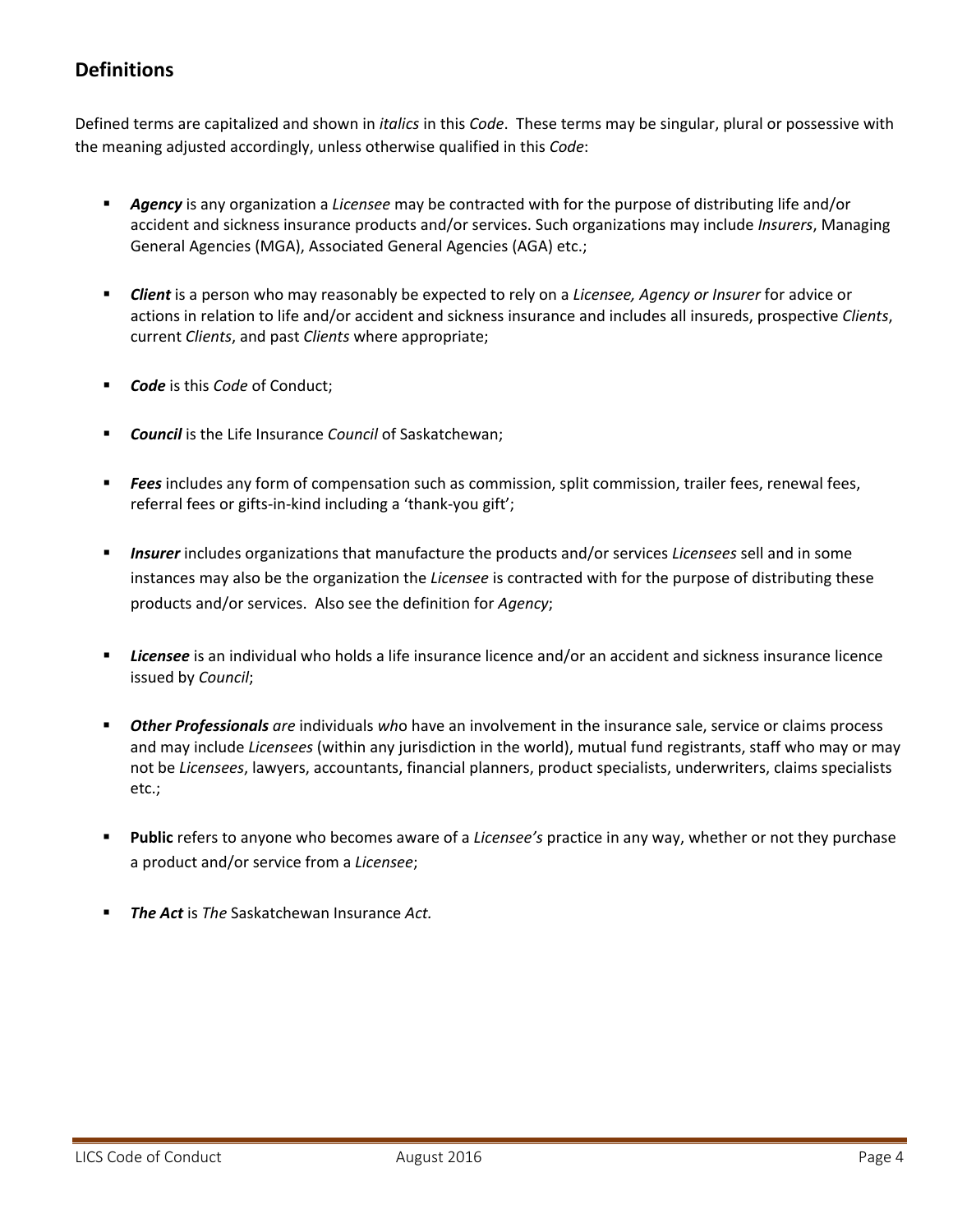# **II: The Five Principles**

### **1. Integrity**

**Principle:** The life insurance industry is built on a foundation of trust. As a *Licensee*, you agree to uphold this trust by consistently demonstrating a rigorous standard of personal and professional integrity. This applies to all your professional insurance business activities and extends to other areas where your conduct may reflect on your integrity and call into question your suitability to hold a life and/or accident and sickness insurance licence.

### **2. Product Suitability**

**Principle:** Each *Client* is unique and must be treated that way. By conducting a thorough fact-finding process with your *Clients*, you will uncover their goals, needs and financial situation. These are critical elements in your determination of the most suitable product to meet their needs. Once determined, you must be able to successfully explain to your *Client* why the product you're recommending is the most suitable for their situation.

### **3. Disclosure**

**Principle:** Disclosure means being open with your *Clients* from the very beginning. By setting this example you will be helping your *Clients* be more open with you. In this way, disclosure is a positive factor in your development of trust-based relationships, which will allow you to provide the best possible service. Disclosure also means being open and forthcoming about your practice with the *Public, Other Professionals, Insurers, Agencies* and *Council*.

# **4. Confidentiality**

**Principle:** As a trusted *Licensee*, you are accountable for safeguarding the confidentiality of all *Client* information entrusted to you. *Clients* will share very personal and often sensitive health and financial information with you. While it's critical for you to gather this information in order to recommend and/or sell the best product or service, you must respect the fact that this puts you and your practice in a privileged situation.

### **5. Competence**

**Principle:** When *Clients* engage your services they do so with an expectation that they are dealing with a professional who has sufficient and current knowledge, as well as the skill, to handle their life and/or accident and sickness insurance needs. *Clients* are entitled to rely on this level of competence from you at all times. As a result, you are accountable for maintaining your professionalism and competence to be a *Licensee*.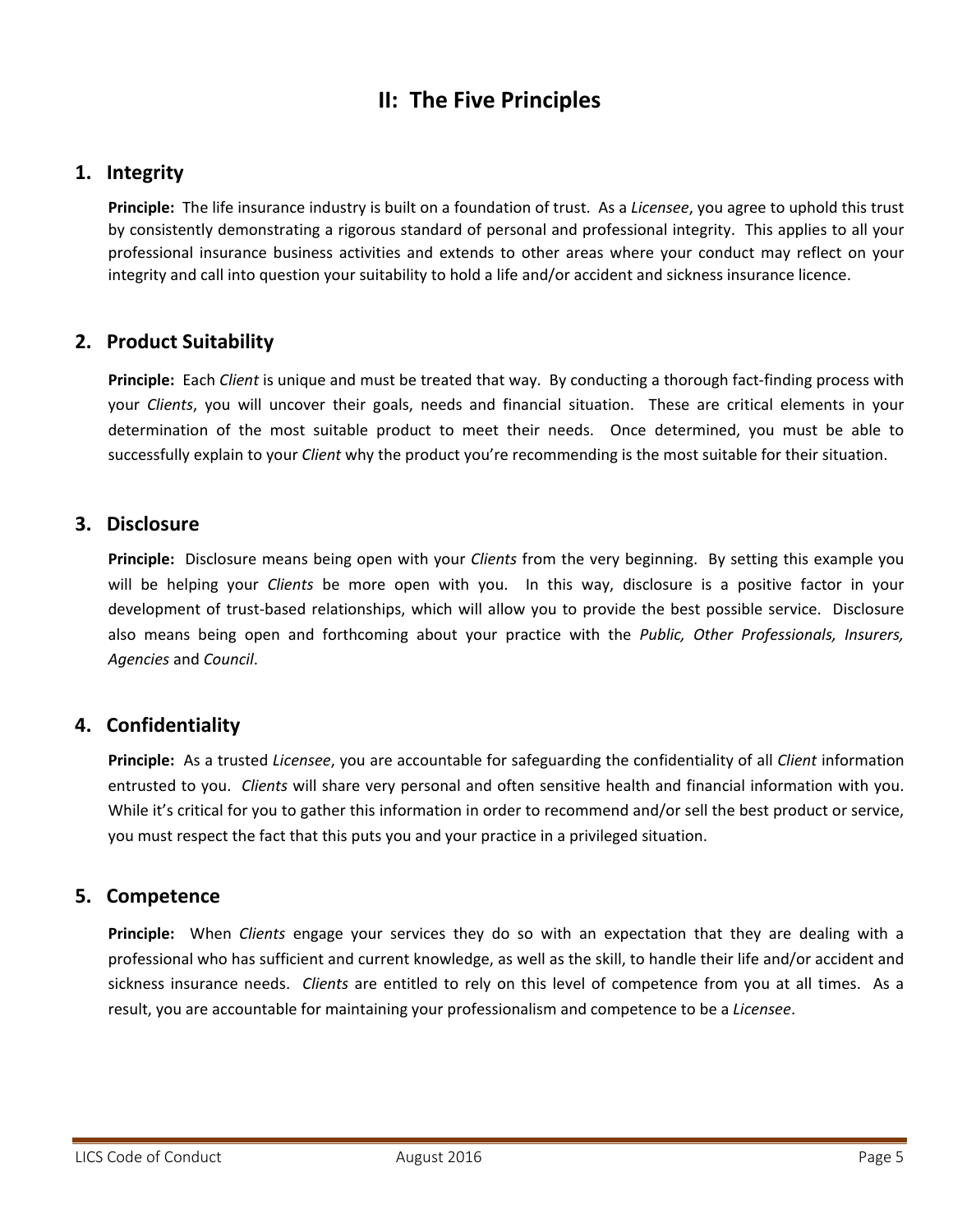# **1. Integrity**

**Principle:** The life insurance industry is built on a foundation of trust. As a *Licensee*, you agree to uphold this trust by consistently demonstrating a rigorous standard of personal and professional integrity. This applies to all your professional insurance business activities and extends to other areas where your conduct may reflect on your integrity and call into question your suitability to hold a life and/or accident and sickness insurance licence.

#### **Core requirements of** *Licensees***:**

- i. Conduct all professional activities with integrity *[ref. Council Guidance Note 2]* This means you are honest, trustworthy, and fair as you interact with your *Clients*, *Council*, the *Public* including industry organizations and *Other Professionals*.
- ii. Be financially reliable

This means you are dependable and can be counted upon to properly safeguard and account for money and property entrusted to you.

- iii. Prioritize your *Client's* best interests above your own [ref. Council Guidance Note 2] This means you always act in good faith and exercise a duty of care ensuring that your *Client's* best interests are considered first.
- iv. Adhere to all Council Bylaws

These bylaws outline *Council's* expectations of Licensee conduct and include such things as maintaining errors and omissions (E&O) coverage and meeting supervision/supervisory requirements. From time to time these bylaws may change and it's critical for Licensees to keep current at all times.

v. Comply with all Legislation applicable to the sale of Life and/or Accident and Sickness Insurance This includes such legislation as Proceeds of Crime (Money Laundering) and Terrorist Financing Act, Do Not Call List, Canadian Anti-spam Legislation etc.

- a. Engaged in conduct, within or outside the insurance profession, which caused consumers or *Clients* to lose trust in you particularly or the insurance industry in general.
- b. Made untrue representation or concealed facts from a *Client, Insurer, Council*, or *Other Professionals*.
- c. Dealt dishonestly with money, property or premiums collected, or committed acts involving theft or fraud.
- d. Made or assisted someone to misrepresent information to an *Insurer* or knowingly transmitted information which may not be true, such as ignoring a health issue or lifestyle choices that would result in a higher premium rating.
- e. Improperly used your position or knowledge as a *Licensee* for personal benefit such as encouraging a *Client* to delay a policy termination by agreeing to reimburse or pay the *Client's* premiums in order to avoid commission chargebacks.
- f. Took advantage of a *Client's* inexperience, ill-health, lack of sophistication or difficulties with language, reading or financial literacy.
- g. Contravened *Council* bylaws such as failing to maintain your E&O coverage in force.
- h. Failed a FINTRAC compliance audit regarding the Proceeds of Crime (Money Laundering) and Terrorist Financing Act*.*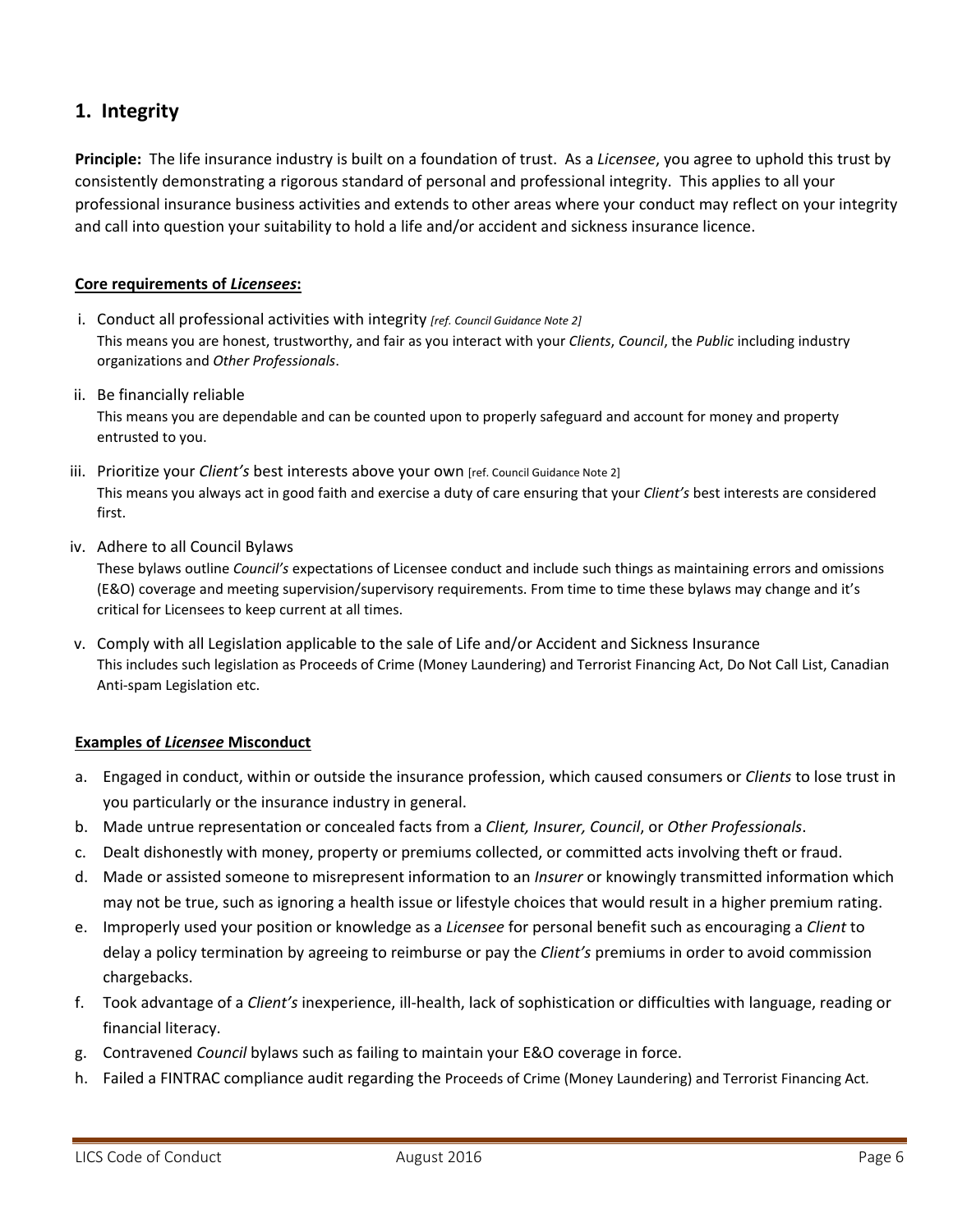# **2. Product Suitability**

**Principle:** Each *Client* is unique and must be treated that way. By conducting a thorough fact-finding process with your *Clients*, you will uncover their goals, needs and financial situation. These are critical elements in your determination of the most suitable product to meet their needs. Once determined, you must be able to successfully explain to your *Client* why the product you're recommending is the most suitable for their situation.

#### **Core requirements of** *Licensees***:**

- i. Only recommend products or services based on your *Client's* needs *[ref. Council Guidance Note 1]* The sale of any product or service must be based on the documented needs analysis you conduct with your *Client*. When recommending Individual Variable Insurance Contracts (IVIC's) also known as Segregated Funds, the needs assessment must also include such things as your *Client's*: Investment time horizon, risk tolerance, investment knowledge, investment objective and current circumstances etc.
- ii. Only recommend products or services based on your *Client's* ability to pay the full costs As an outcome of the cash flow analysis you will have undertaken, you must be satisfied that your *Client* is in a financial position to pay the full ongoing costs of the product or service you are recommending*.*
- iii. Only recommend a product, service or strategy which you thoroughly understand As part of your research and study you may also need to engage *Other Professionals* or experts to help you prepare to explain your recommendation to your *Client*.
- iv. Make certain your *Client* understands your recommendation *[ref. Council Guidance Note 2]* Although the extent of your explanation may vary from *Client* to *Client* as you take into consideration their level of financial literacy, it is your responsibility to ensure that your *Client* fully understands all aspects of your recommendation including any changes which may occur during underwriting or following the sale.
- v. Document everything clearly [ref. Council Guidance Note 1] Clear documentation of all *Client* interactions leading up to and following the sale of all insurance products and services not just IVIC's, is critical for your *Client* and your own files, in the event that you are called upon to defend your action(s) or recommendation(s). All *Client* communications must be presented in a manner that is understandable to your *Client* and should always consider their level of financial literacy.

- a. Failed to conduct fact-finding and assessment of the *Client's* situation and insurance needs.
- b. Sold or replaced a policy or counseled a change of an existing policy that was inappropriate given the *Client's* stated objectives and circumstances.
- c. Offered an incentive such as a rebate on all or a portion of an insurance premium to encourage a purchase and/or to make a purchase more affordable given the *Client's* financial situation.
- d. Recommended a concept or strategy without ensuring that all the necessary requirements were clearly spelled out to and understood by the *Client*.
- e. Used sales materials or illustrations that were misleading, such as using terms like 'guaranteed' without appropriate qualification or supporting evidence.
- f. Failed to fully inform your *Client* or inform them in an understandable way about the insurance product purchased, including any changes that occurred during underwriting or the policy term.
- g. Failed to properly document communications and instructions with a *Client* to ensure mutual understanding and provide a record of the transactions in sufficient detail to satisfactorily defend your recommendation.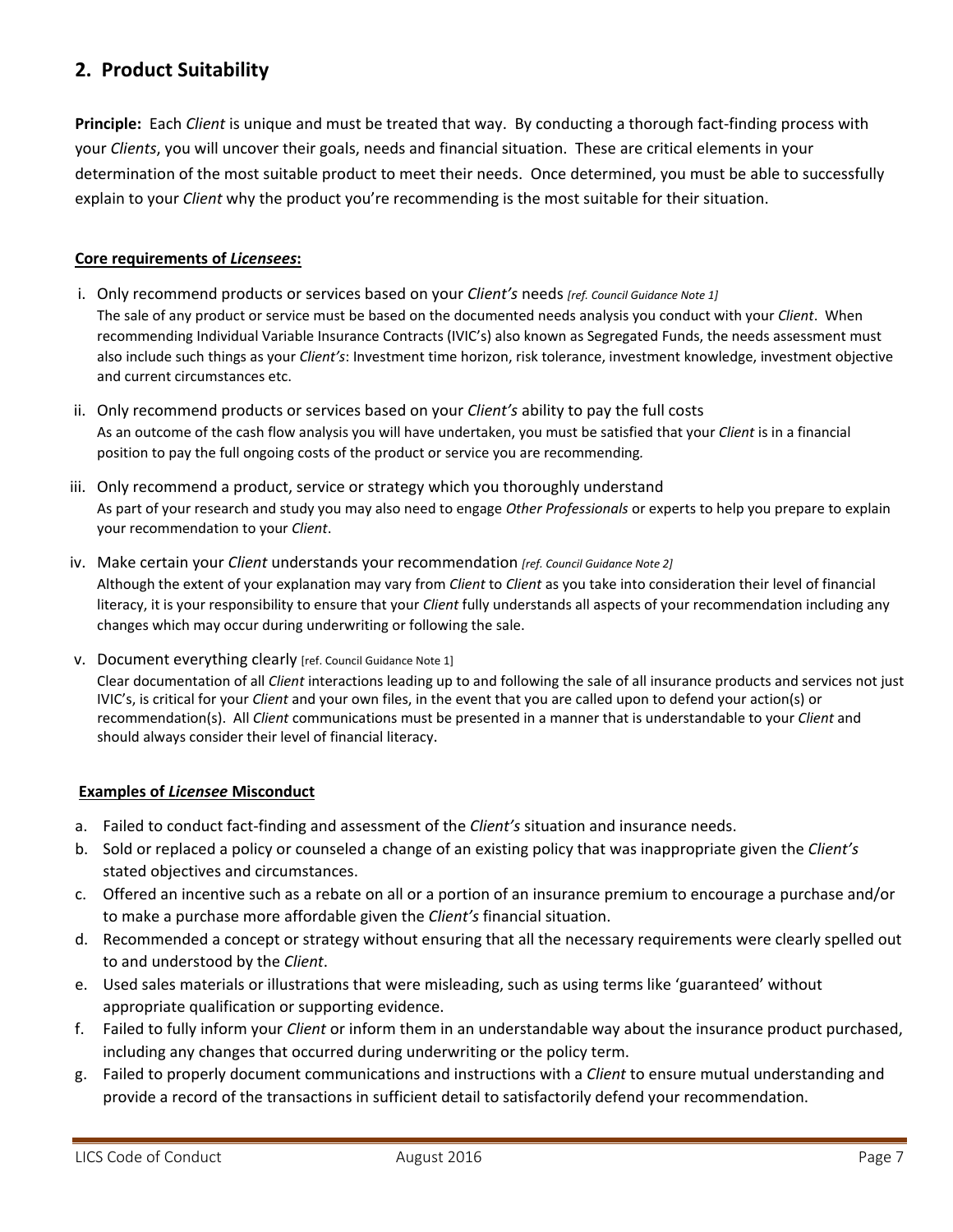# **3. Disclosure**

**Principle:** Disclosure means being open with your *Clients* from the very beginning. By setting this example you will be helping your *Clients* be more open with you. In this way, disclosure is a positive factor in your development of trustbased relationships, which will allow you to provide the best possible service. Disclosure also means being open and forthcoming about your practice with the *Public, Other Professionals, Insurers, Agencies* and *Council*.

#### **Core requirements of** *Licensees***:**

- i. Accurately represent yourself and your practice to the *Public* At all times and in all instances you must consistently present yourself and your practice accurately and clearly. This includes such things as advertising, promotional materials, websites, business cards etc.
- ii. Disclose and document to your *Client*, any actual or perceived conflicts of interest [ref: Council Guidance Note 1] A conflict occurs any time you might benefit or be placed in an advantageous situation as a result of a decision your *Client* makes. This starts with their decision to meet with you initially and extends throughout the duration of your relationship. As soon as you become aware that a perceived conflict might exist, you must disclose it to your *Client* and document it clearly. This applies to all *Client* interactions, not just those related to IVIC's.
- iii. Obtain *Client's* written approval of the conflict before proceeding further In most instances it is best not to place yourself in a conflict of interest with a *Client*. Should it occur, documentation of the conflict including documentation of your *Client's* approval to proceed, must be put in place immediately.
- iv. Disclose details of your practice

This requires disclosing to your *Clients* such things as the products you are licenced to sell, the *Insurers* you are contracted with, your liability insurance (E&O) coverage etc. This also includes disclosing to *Council* any situation where your actions have been called into question by other regulatory or legal authorities.

v. Follow the Life Insurance Replacement Disclosure (LIRD) rules Although it is generally not in the best interests of a *Client* to replace an existing policy, in those instances where it is prudent you must ensure that your *Client* fully understands all the ramifications, positive and negative, of undertaking the replacement, by thoroughly following the LIRD rules.

- a. Misrepresented yourself, such as the credentials you hold in good standing.
- b. Misrepresented the services you are licenced to provide.
- c. Misrepresented aspects of your practice, such as overstating its size.
- d. Failed to disclose an actual or perceived conflict of interest.
- e. Failed to obtain documented acknowledgement from your *Client* of their understanding of your conflict(s) of interest, the implications to them and their willingness to continue to work with you.
- f. Failed to disclose to *Council* in a timely way, ongoing details of any investigation of your practice by another jurisdiction or legal authority.
- g. Failed to follow the LIRD rules in a life insurance replacement situation.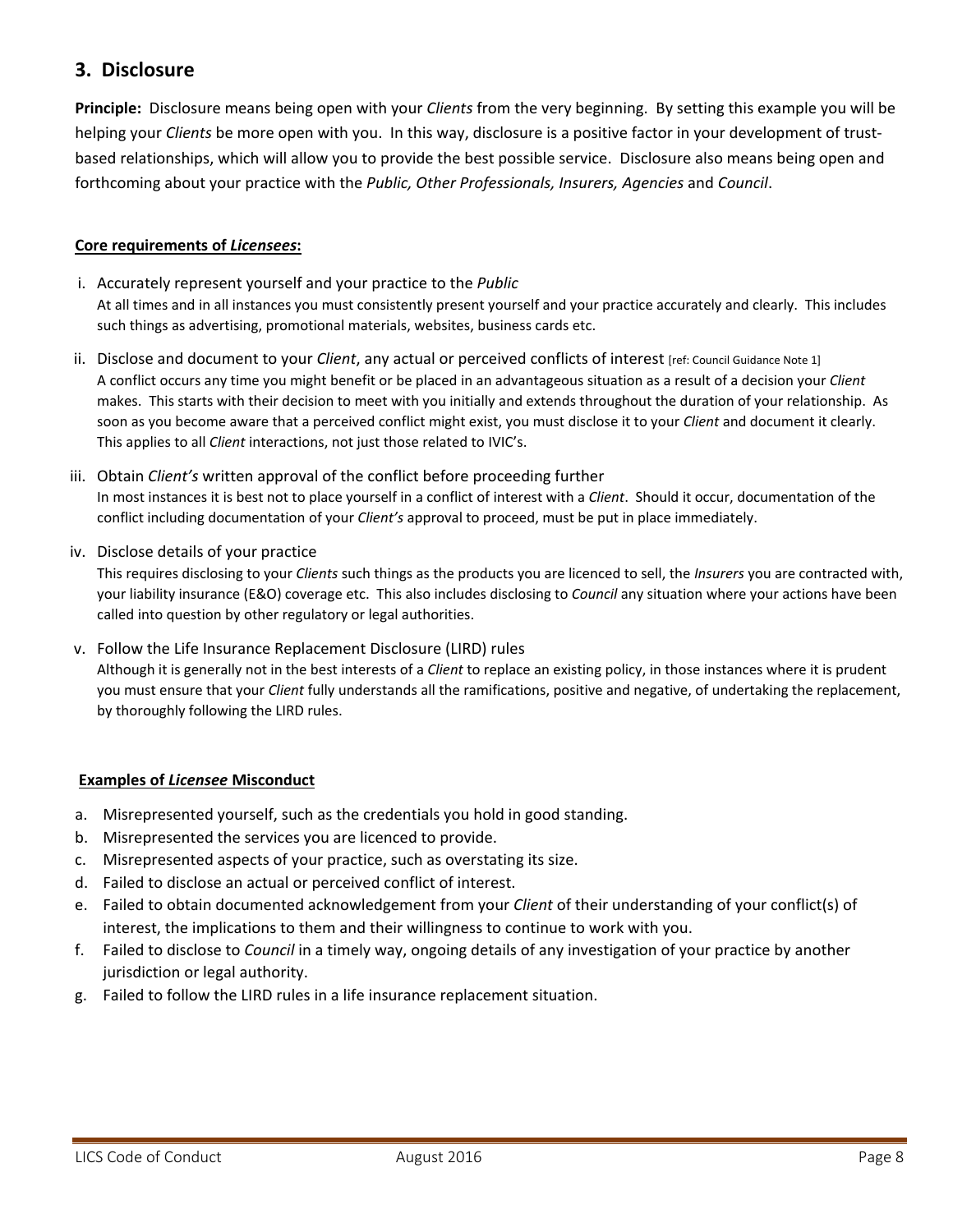# **4. Confidentiality**

**Principle:** As a trusted *Licensee*, you are accountable for safeguarding the confidentiality of all *Client* information entrusted to you. *Clients* will share very personal and often sensitive financial information with you. While it's critical for you to gather this information in order to recommend and/or sell the best product or service, you must respect the fact that this puts you and your practice in a privileged situation.

#### **Core requirements of** *Licensees***:**

- i. Obtain consent for the collection and use of personal information from *Clients* Fully and accurately explain to your *Client* what information is required, how it will be used and who else will have access to it. You cannot proceed to work with a *Client* until you have obtained their consent to collect this information.
- ii. Treat all personal information obtained from *Clients* as confidential This applies to all information obtained initially and throughout the relationship. And it extends indefinitely, even after you are no longer acting for the *Client*, whether or not differences have arisen. Confidentiality of the information must also be maintained between related parties such as, co-insureds, business partners, family members etc.
- iii. Put appropriate safeguards in place to protect the confidentiality of all *Client* information This includes the use of secure computer records and passwords, encryption of electronic data, protection of physical files in locking cabinets, alarms and other safeguards appropriate in the circumstances and extends to anyone working with you who may have access to the information.
- iv. Only use *Client* information for the purpose it was obtained Under no circumstances can the information provided to you by your *Client* be used for any purpose other than what it was obtained for.
- v. Comply with Privacy Legislation This includes the Personal Information Protection and Electronic Documents Act (PIPEDA), which requires all Life Insurance Agents to develop and implement PIPEDA compliant policies and procedures.

- a. Failed to obtain signed consent from a *Client* for the collection, and use of their personal information.
- b. Took advantage of the *Client's* consent to collect information beyond what was reasonably needed to recommend an insurance product or service.
- c. Used confidential information for purposes other than what was agreed by the *Client*.
- d. Disclosed information to any person other than those authorized by the *Client* or as required by law, such as sharing your *Client's* financial information with their spouse who may be considering divorce proceedings.
- e. Failed to provide for the safekeeping of records such as locked storage, computer back-ups etc.
- f. Used your *Client's* name to promote your services without first obtaining your *Client's* express permission.
- g. Failed to implement PIPEDA compliant policies and procedures.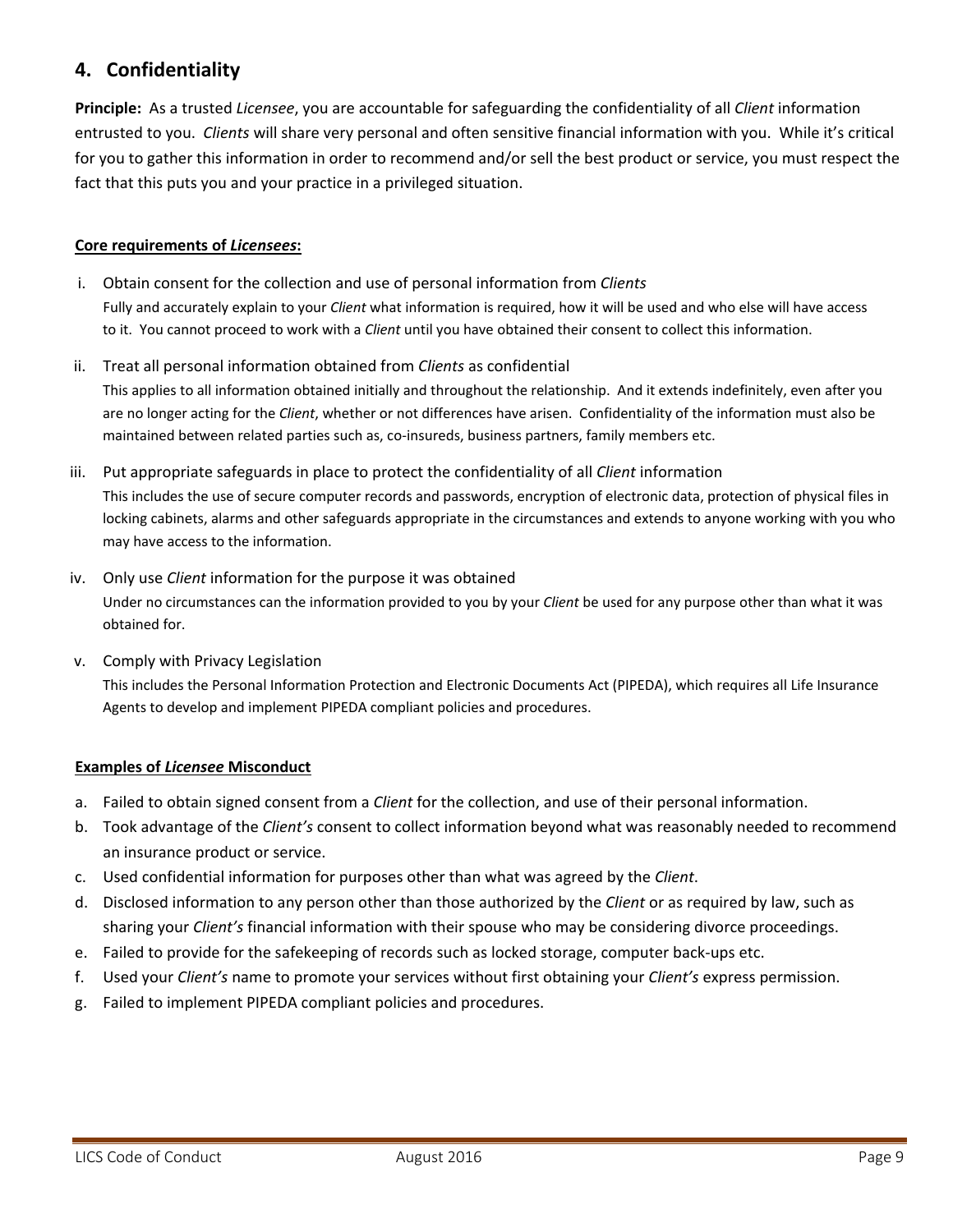### **5. Competence**

**Principle:** When *Clients* engage your services they do so with an expectation that they are dealing with a professional who has sufficient and current knowledge, as well as the skill, to handle their life and/or accident and sickness insurance needs. *Clients* are entitled to rely on this level of competence from you at all times. As a result, you are accountable for maintaining your professionalism and competence to be a *Licensee*.

#### **Core requirements of** *Licensees***:**

i. Be professional

Conduct all business in a professional manner inspiring confidence and respect. Should you decide to withdraw your services, always take extra care to remain impartial.

ii. Keep current on all products and services

Actively work to retain and gain knowledge on all aspects of the products and services you have sold as well as the recommendations you are currently working on. To achieve this you must commit to a level of continuous learning at or beyond the level required by *Council's* ongoing Continuing Education (CE) requirements.

iii. Know your limitations

When you find yourself in a situation beyond the scope of your experience or expertise, seek appropriate consultation with *Other Professionals*. Following such consultation, only continue to work with your *Client* in that capacity if it is still within the scope of your licence and you are able to provide a competent explanation of your recommendation(s).

iv. Be responsive

Act promptly and efficiently while taking care to be accurate and thorough. This applies to all aspects of your *Client* interactions including the initial sale, ongoing service and claims.

v. Provide regular service

Maintain regular connection with your *Clients*. This will help to ensure that you are kept aware of any changes in their circumstances which may have an impact on the product or service you sold or products you are servicing. Always document these interactions clearly for your *Client* and your own files.

- a. Communicated in an abusive, offensive or unprofessional way in the course of business.
- b. Engaged in harassment or unlawful discriminatory practices.
- c. Failed to complete the due diligence to understand the products you are selling.
- d. Failed to meet *Council's* CE requirements.
- e. Disadvantaged a *Client* by failing to keep current on the product(s) or service(s) you sold or are providing service on.
- f. Disadvantaged a *Client* by not taking appropriate steps to provide regular service.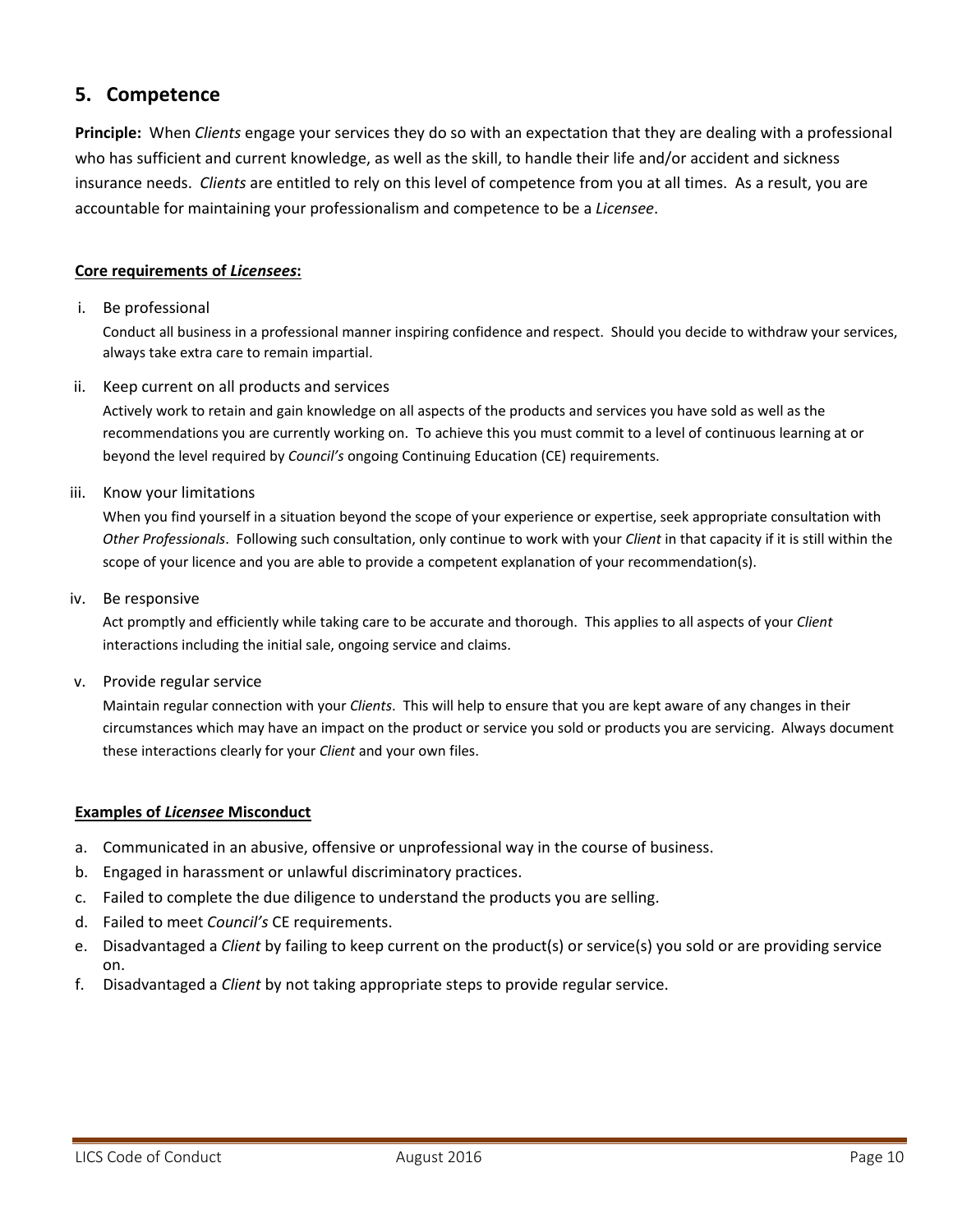# **III: Life Insurance Council of Saskatchewan's Practice Expectations of Licensees**

## **Introduction**

The purpose of this section is to help you understand how to apply the Principles in the five most common interaction areas of your practice. This is what Council expects of you as a *Licensee* when you deal with:

- 1. *Clients* anyone who may reasonably be expected to rely on you for advice or actions in relation to life and/or accident and sickness insurance and includes all insureds, prospective *Clients*, current *Clients*, and past *Clients* where appropriate.
- 2. *Insurers* those organizations that manufacture the products and/or services you are licenced to sell and in some instances may also be the organization you are contracted with for the purpose of distributing these products and/or services.
- 3. *Other Professionals* individuals who have an involvement in the insurance sale, service and claims process and may include Licensees (within any jurisdiction in the world), mutual fund registrants, staff who may or may not be Licensees, lawyers, accountants, financial planners, product specialists, underwriters, claims specialists etc.
- 4. *Public* anyone who becomes aware of your practice in any way, whether or not they may consider purchasing a product or service from you.
- 5. *Council* the Life Insurance *Council* of Saskatchewan.

In the following pages, you will find requirements described, along with examples of misconduct provided for each of the five most common interaction areas of your practice. In each instance, a minimum standard of conduct is noted with the recognition and expectation that in many instances, conduct of *Licensees* will rise above the minimum requirement.

This information is intended to give you a general understanding of *Council's* expectations. From time to time you may find yourself in situations not detailed here. In those instances continue to apply the *Code* consistently. When in doubt, ask *Council* for guidance.

To help you appreciate the most direct application of the Five Principles, the most critical related principle(s) has been noted for each requirement. However, it's important to remember that **all the principles apply all the time**.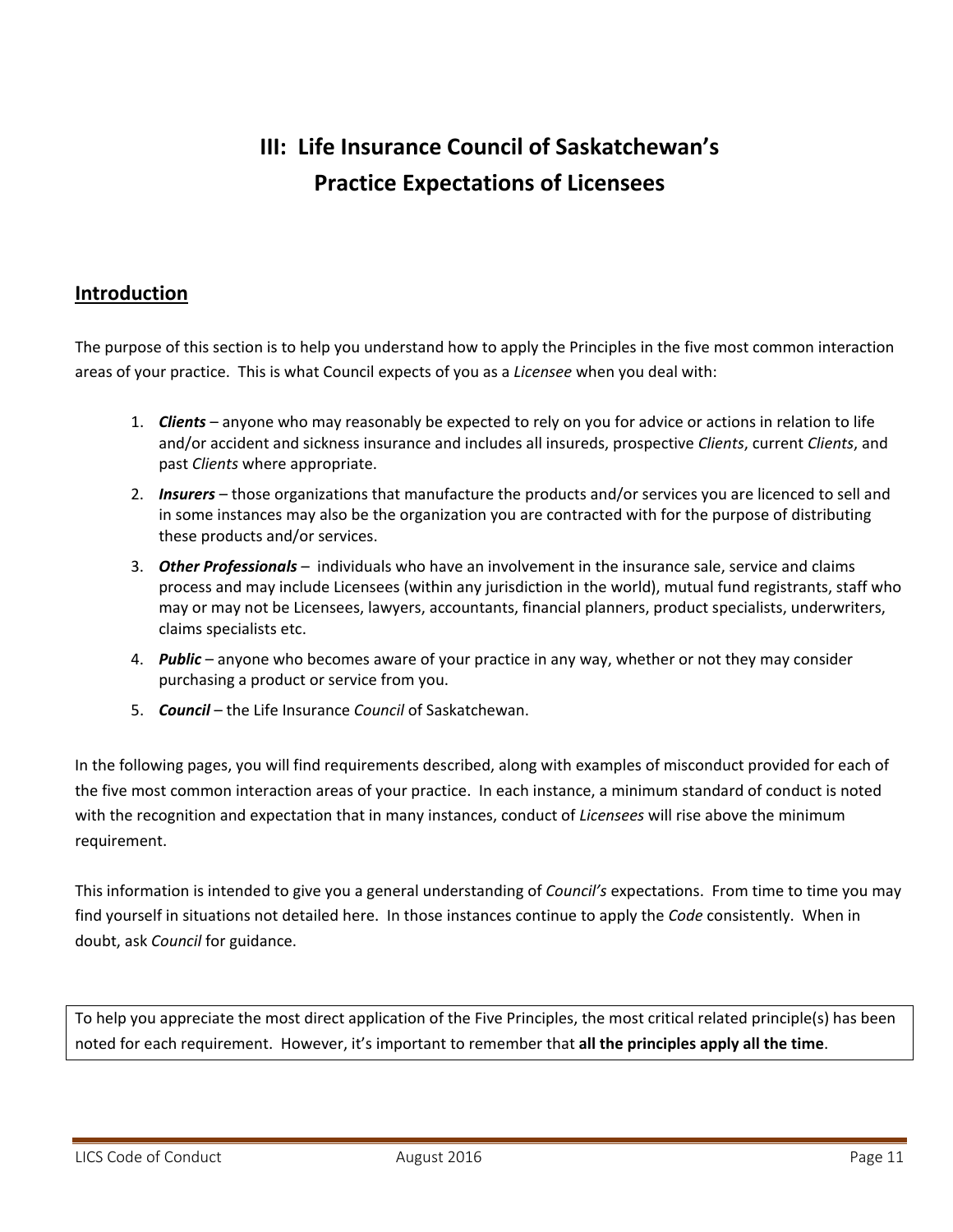# **1: Practice Expectations When Dealing with** *Clients*

#### **Minimum Requirements:**

- a. Always conduct yourself with integrity, demonstrating your honesty, trustworthiness, fairness and financial reliability. **[Related Principle: Integrity]**
- b. Be professional inspiring confidence and respect at all times, especially in situations of disagreement or a decision not to work together or a withdrawal of your services such as retirement. **[Related Principle: Competence]**
- c. Accurately present yourself and your practice to your *Client*. This helps your *Client* understand how you will work together. **[Related Principle: Disclosure]**
	- i. Outline the products and services you are licenced to sell
	- ii. Explain which *Insurers* you are contracted with, including any *Agency* relationships
	- iii. Provide an overview of how you will be paid if you decide to work together.
	- iv. Mention your E&O coverage and explain what that means for your *Client*
- d. Disclose all conflicts of interest in writing and obtain your *Client's* approval before proceeding further. **[Related Principle: Disclosure]**
- e. Obtain your *Client's* consent for the collection and use of their personal information and explain how you will keep their information confidential in accordance with Privacy Legislation. **[Related Principles: Confidentiality, Integrity]**
- f. Conduct a thorough needs analysis with your *Client* including such things as their objectives, current circumstances, their cash flow and if applicable, investment time horizon, risk tolerance and investment knowledge etc. **[Related Principle: Product Suitability]**
- g. Keep current on all products and services you are licenced to offer/sell, to ensure that you have the expertise to make the appropriate recommendations. Involve *Other Professionals* as necessary, but always do so appropriately considering *Council* bylaws. **[Related Principles: Competence, Integrity]**
- h. As you consider the best product or service for your *Client* you must put their needs above your own. This may mean that you will earn less or possibly nothing at all if the purchase doesn't make sense for your *Client*. **[Related Principle: Integrity]**
- i. Only recommend products or services that fit within your *Client's* budget. **[Related Principles: Product Suitability, Competence, Integrity]**
- j. Only make recommendations you thoroughly understand and can successfully explain to your *Client* considering their level of financial literacy. If replacement of an existing policy is recommended, follow the LIRD rules. **[Related Principles: Product Suitability, Competence, Disclosure]**
- k. Be responsive to your *Client*, acting promptly and efficiently at all times. **[Related Principles: Integrity, Competence]**
- l. Report to FINTRAC immediately if you have a good faith reason to believe that your *Client* might be conducting transactions that could be considered Money Laundering or Terrorist Financing. **[Related Principle: Integrity]**
- m. Provide regular service as mutually agreed to when you started working together, but at a minimum keep in contact annually. **[Related Principles: Integrity, Competence]**

**DOCUMENTATION:** In all situations, not just the sale of IVIC's, be sure to document everything you provide your *Client* in language that considers their level of financial literacy and is clear to them. Document all *Client* interactions for your own files such as a *Client's* decision not to follow your recommendation(s). This level of consistent documentation is just as important for your *Client's* understanding, as it is for the protection of your own practice, in the event your actions are ever called into question. *[ref: Council Guidance Note 1]*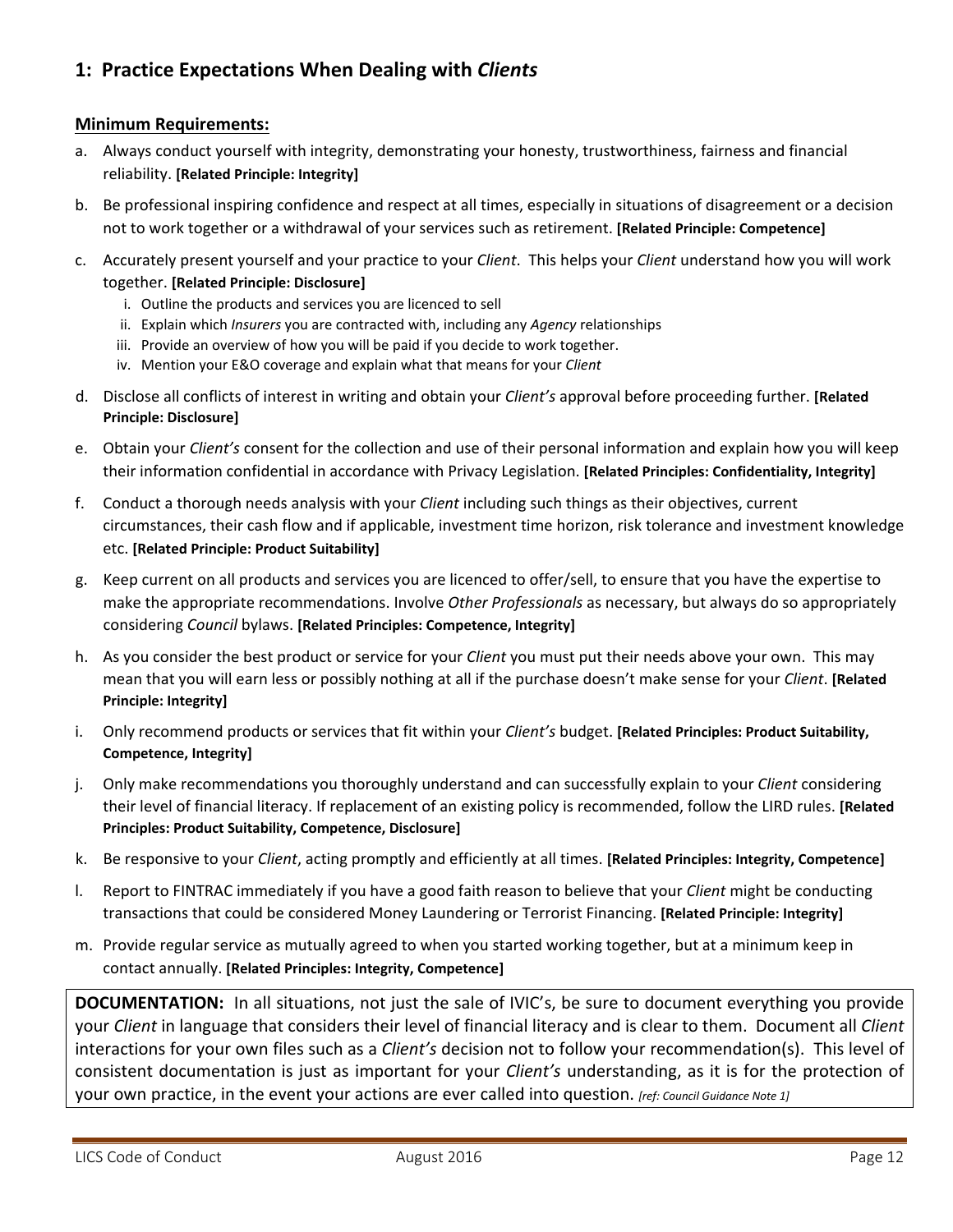#### **Examples of** *Licensee* **Misconduct when Dealing with** *Clients*

- a. A *Licensee* signed a document as the "witness of a *Client* signature" without being present when the *Client* signed the document. **[Related Principle: Integrity]**
- b. A *Licensee* accepted and kept premium payments from *Clients* without placing the coverage with an insurance company. **[Related Principles: Integrity, Competence]**
- c. A *Licensee* used an incomplete and misleading comparison of a potential *Client's* policy with a policy from another *Insurer* in order to induce a *Client* to cancel a policy. **[Related Principles: Product Suitability, Integrity, Competence]**
- d. A *Licensee* and/or the business the *Licensee* represents offered inducements to a *Client* which caused the *Client* to make decisions not in their best interest and to invest in a business owned by the *Licensee*. **[Related Principles: Integrity, Disclosure]**
- e. A *Licensee* used or allowed someone else to use the *Licensee's Client* contact list for their own personal gain. **[Related Principles: Confidentiality, Integrity]**

#### **Adapted from Actual Case Files**

- 1. A *Licensee* sold a *Client* a Universal Life Insurance product and advised that after the 7th year of the policy, there would be sufficient cash and increasing cash value to allow automatic premium loans (APL) to fund all future premiums. However, the *Licensee* failed to explain that if the market did not perform as illustrated with the costs of insurance each year, the policy cash values would be depleted at a greater level. In the  $8<sup>th</sup>$  year of the policy, the *Client* began funding the premiums via APL confident that the insurance would remain intact. After several years, the cash values were depleted to a level below the yearly premium amount. In order to keep the policy in force and at the same death benefit level the *Client* would have to fund a substantive premium and pay interest costs. The *Client*, not being financially savvy, was unaware of the state of their insurance policy until they received a letter from the insurance company advising that the policy would lapse without the receipt of a significant premium. **[Related Principles: Product Suitability, Competence]**
- 2. A *Licensee* sold a life insurance product to a *Client* with a premium that was equal to the *Client's* disposable income after all regular expenses were paid. The *Licensee* did not take into consideration the cost of inflation or any unforeseen expenses that would affect the *Client's* disposable income. The *Client* incurred some extra expenses and as a result had to cancel their life insurance policy in order to pay for the unexpected expenses. The *Licensee* should have placed an affordable level of insurance with a goal to work with the *Client* to increase the level of insurance according to the *Client's* salary increases and needs. **[Related Principles: Product Suitability, Competence]**
- 3. A *Licensee* who sells exempt market products as well as insurance, advised *Clients* holding Segregated Funds to redeem these funds and purchase a recommended exempt market security. The *Licensee* failed to explain that the redeemed amount would be reduced by deferred sales charges resulting in the *Client's* investment being less than expected. When the securities regulator halted trading within that particular exempt market security, the *Licensee* did not explain the implications of a cease trading order to the *Clients* and continued to advise them that their funds were safe and redeemable upon request. The *Licensee's* lack of due diligence cost the Clients their entire investment. **[Related Principles: Product Suitability, Integrity, Competence]**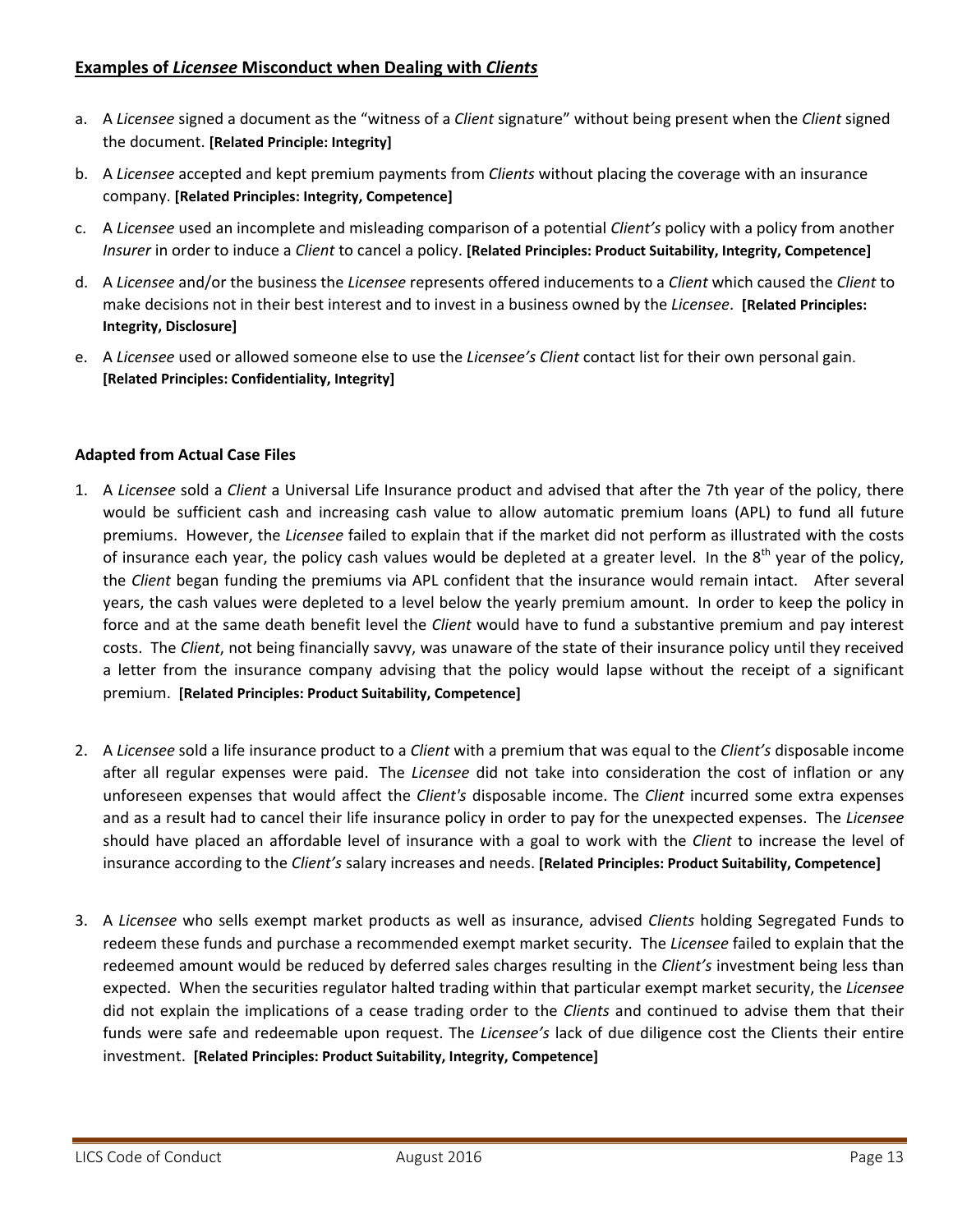# **2: Practice Expectations When Dealing with** *Insurers*

#### **Minimum Requirements:**

- a. Always conduct yourself with integrity, demonstrating your honesty, trustworthiness, fairness and financial reliability. **[Related Principle: Integrity]**
- b. Be professional inspiring confidence and respect at all times, whether dealing with a junior clerk or a top executive. **[Related Principle: Competence]**
- c. At all times, accurately present yourself and your practice to *Insurers* you are contracted with. **[Related Principles: Disclosure, Integrity]**
	- i. Immediately disclose any changes to the status of your licence(s), including any pending investigations
	- ii. Immediately disclose any changes to your practice, such as a relocation, change in partnerships, incorporation etc.
- d. Ensure that you have adequate E&O coverage in force at all times that is sufficient to protect the size and nature of your practice, understanding that this may be more than the minimum required by *Council*. **[Related Principles: Disclosure, Competence]**
- e. Disclose all conflicts of interest in writing, confirming that you have obtained your *Client's* approval before proceeding further. **[Related Principles: Disclosure, Integrity]**
- f. Disclose full details of insurance replacement recommendations through compliance with the Life Insurance Replacement Disclosure (LIRD) requirements. **[Related Principles: Disclosure, Competence, Integrity]**
- g. Confirm that you have procedures in place to consistently obtain your *Client's* consent for the collection, use and protection of their personal information in accordance with the *Personal Information Protection and Electronic Documents Act (PIPEDA).* **[Related Principles: Confidentiality, Competence]**
- h. Confirm that you have the necessary procedures in place to consistently comply with all Legislation applicable to the sale of Life Insurance including *such regulations as Proceeds of Crime (Money Laundering) and Terrorist Financing Act, Do Not Call List, Canadian Anti-spam Legislation etc.* **[Related Principles: Integrity, Competence]**
- i. Keep current on all products and services, applicable to your licence and area of practice, in order to ensure that you have the expertise to make appropriate recommendations to your *Clients*. **[Related Principles: Competence, Product Suitability, Disclosure]**
- j. Involve *Other Professionals,* such as product specialists as necessary, for your own benefit, respecting the fact that you may only involve these specialists in your *Client* meetings if they hold an appropriate licence. You must be able to confidently explain the product, strategy and any related implications to your *Client*, on your own, respectful of your *Client's* level of financial literacy. **[Related Principles: Competence, Integrity, Product Suitability]**
- k. Be responsive, acting promptly and efficiently at all times. **[Related Principles: Competence, Integrity]**
- l. Provide regular service to all of your *Clients* and inform *Insurers* promptly if you are unable to provide the necessary service even if it means that the *Insurer* may be obliged to assign the *Client* to another *Licensee*. **[Related Principles: Competence, Integrity]**

**DOCUMENTATION:** Document all interactions with *Insurers* clearly, for your own files. This level of consistent documentation is important for the protection of your practice, in the event your actions are ever called into question.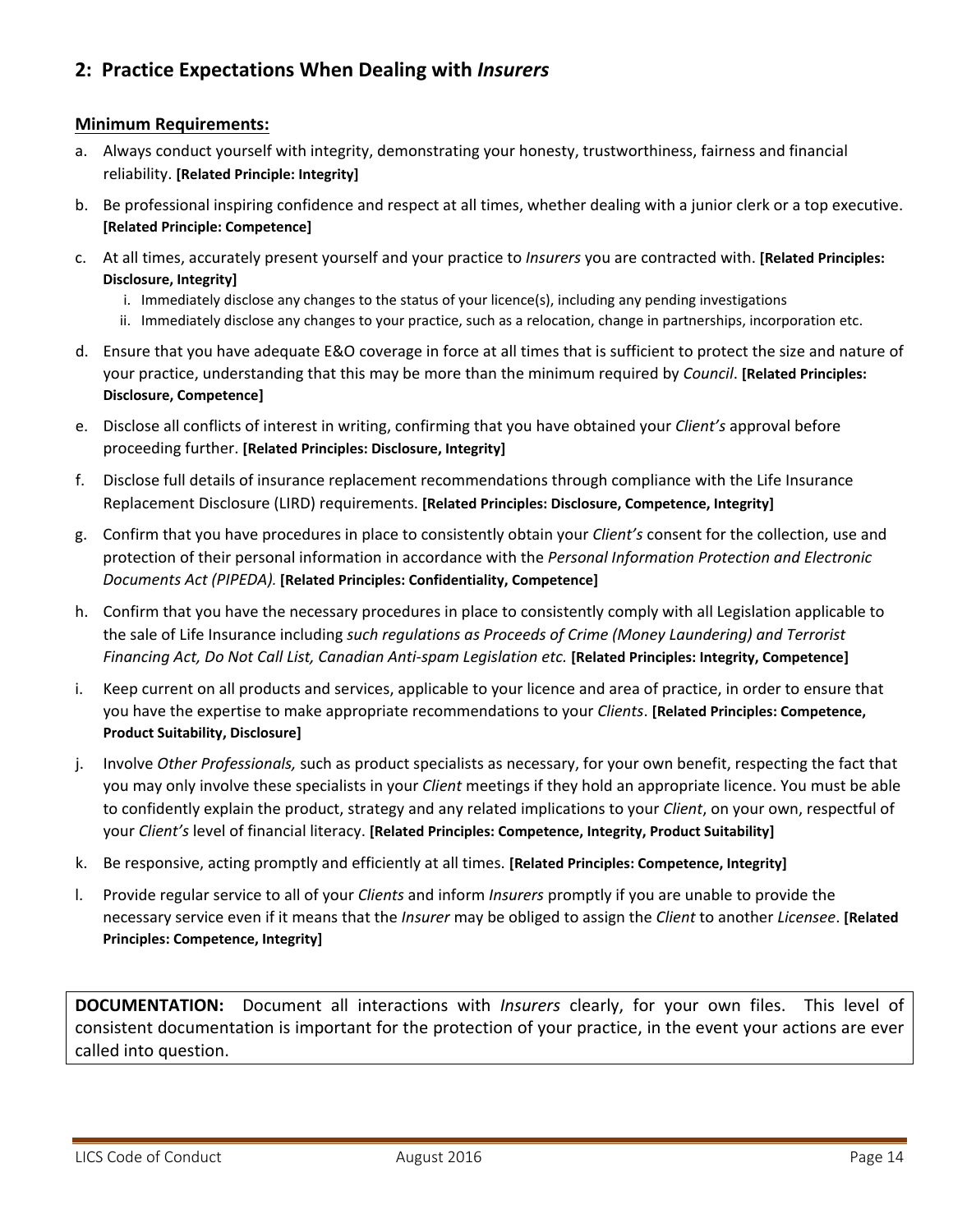#### **Examples of** *Licensee* **Misconduct when Dealing with** *Insurers*

- a. A *Licensee* provided false information to an *Insurer* about a *Client's* insurability in order to get a lower premium. **[Related Principle: Integrity]**
- b. A *Licensee* colluded with a *Client* who requested a policy termination, by providing the funds necessary to maintain premium payments until the commission chargeback period expired and only then informed the *Insurer* of the *Client's* instructions. **[Related Principle: Integrity]**
- c. A *Licensee* failed to inform the *Insurer(s)* contracted with, of a pending investigation of the *Licensee's* practice by a legal or regulatory authority*.* **[Related Principle: Integrity]**
- d. A *Licensee* continued to indicate they held an industry designation in good standing when in fact that was no longer the case. **[Related Principles: Integrity, Disclosure, Competence]**
- e. A *Licensee* shared confidential details of a current or prior contractual arrangement with an *Insurer*, with others not party to the contract. **[Related Principle: Confidentiality]**
- f. A *Licensee* spoke unfavourably of an *Insurer* in order to discredit the organization's reputation. **[Related Principle: Integrity]**

#### **Adapted from Actual Case Files**

- 1. A *Licensee* falsified *Client* information, including employment income and net worth on an application for a loan to leverage a segregated fund investment. The *Insurer* and the financing bank accepted the information provided by the *Licensee* as true, considering that the *Client's* signature was affixed to the loan document. The *Insurer* and bank, upon receipt of the legal documents, were unaware that the *Client* had signed blank forms. **[Related Principles: Integrity, Competence]**
- 2. A *Licensee* replaced an insurance policy, but did not complete a Life Insurance Replacement Declaration as the original policy was still in place. The *Licensee* did not want the *Insurer* to know that the original policy, also underwritten by the *Insurer*, would be cancelled as soon as the new policy became effective. **[Related Principles: Integrity, Disclosure]**
- 3. A *Licensee* wrote several large policies for some *Clients* and used part of the commission earned to provide the *Clients* with a premium rebate. As soon as the commission chargeback period expired, the policies were allowed to lapse leaving the *Clients* without insurance coverage. **[Related Principles: Integrity, Competence]**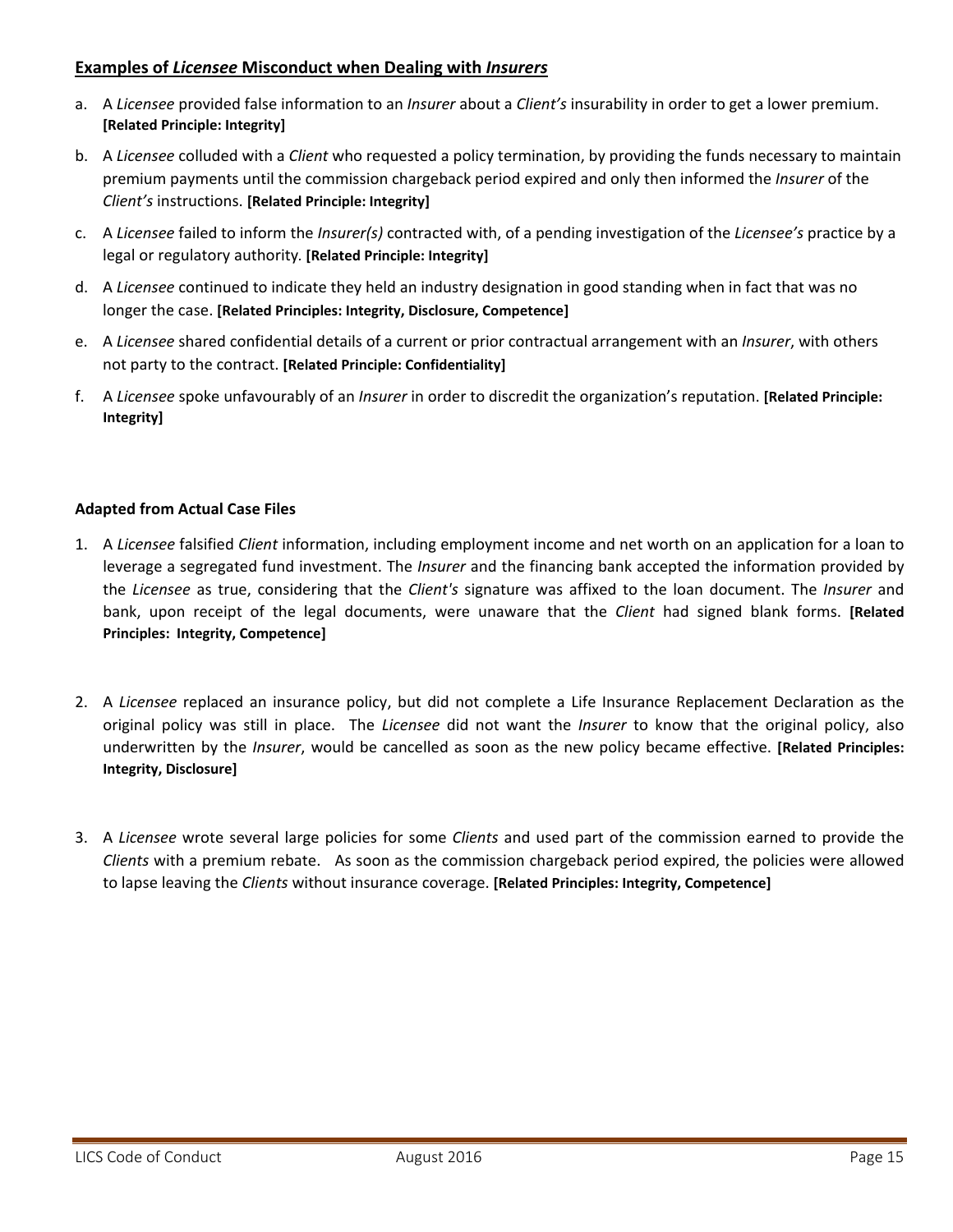# **3: Practice Expectations When Dealing with** *Other Professionals*

#### **Minimum Requirements:**

- a. Always conduct yourself with integrity, demonstrating your honesty, trustworthiness, fairness and financial reliability. **[Related Principle: Integrity]**
- b. Be professional inspiring confidence and respect at all times, especially in situations where you may be in a disagreement with *Other Professionals*. **[Related Principle: Competence]**
- c. At all times, accurately present yourself and your practice, keeping those you are connected with current on any changes to your practice as it applies to your relationship. **[Related Principles: Disclosure, Integrity]**
- d. Be diligent when supervising *Licensees* with less than two years industry experience. Only sign-off on new sales that you can confidently confirm are suitable for the *Client* and have followed appropriate processes. **[Related Principles: Integrity, Competence]**
- e. Be diligent in determining the most appropriate *Other Professionals* to work with, whether as a one-time resource or an ongoing partnership and ensure, among other things, that they have appropriate E&O coverage in place. **[Related Principle: Competence]**
- f. Ensure that you have adequate E&O coverage in force at all times that is sufficient to protect the size and nature of your practice. **[Related Principles: Disclosure, Integrity]**
- g. When entering into any sort of partnership, whether formal or informal, with *Other Professionals*, ensure the details of the arrangement or understanding are appropriately documented in accordance with the nature and complexity of the arrangement and review it annually with those involved. **[Related Principle: Competence]**
- h. Ensure that all *Other Professionals* you have named as part of the contingency plan for your practice, are informed in writing and kept current on any changes. Revisit this annually with those involved. **[Related Principles: Competence, Disclosure]**
- i. As appropriate, keep *Other Professionals* you are working with current on the status of your licence(s), including any pending investigations. **[Related Principles: Disclosure, Integrity]**
- j. Disclose all relevant conflicts of interest in writing. **[Related Principles: Disclosure, Integrity]**
- k. Only involve *Other Professionals* in meetings with your *Client(s)*, if they are also *Licensees*. You alone are accountable to your *Clients* and must be able to confidently explain the product, strategy or any related implications, in an understandable way. **[Related Principles: Competence, Integrity, Product Suitability]**
- l. When accepting *Client* referrals from *Other Professionals,* ensure that you do not involve them in the solicitation or negotiation of the insurance being offered to that *Client* unless they hold an appropriate licence. **[Related Principle: Integrity]**
- m. If you employ or involve non-licenced individuals in your practice, ensure that these individuals are never involved in any direct *Client* interactions regarding the solicitation or negotiation of an insurance product. **[Related Principle: Integrity]**
- n. Fully respect the confidentiality of all agreements and understandings you may have in place currently or in the past with *Other Professionals*. **[Related Principles: Confidentiality, Integrity]**
- o. Be responsive, acting promptly and efficiently at all times. **[Related Principles: Competence, Integrity]**

**DOCUMENTATION:** Document all interactions with *Other Professionals* clearly, for your own files. This level of consistent documentation is important for the protection of your practice, in the event your actions are ever called into question.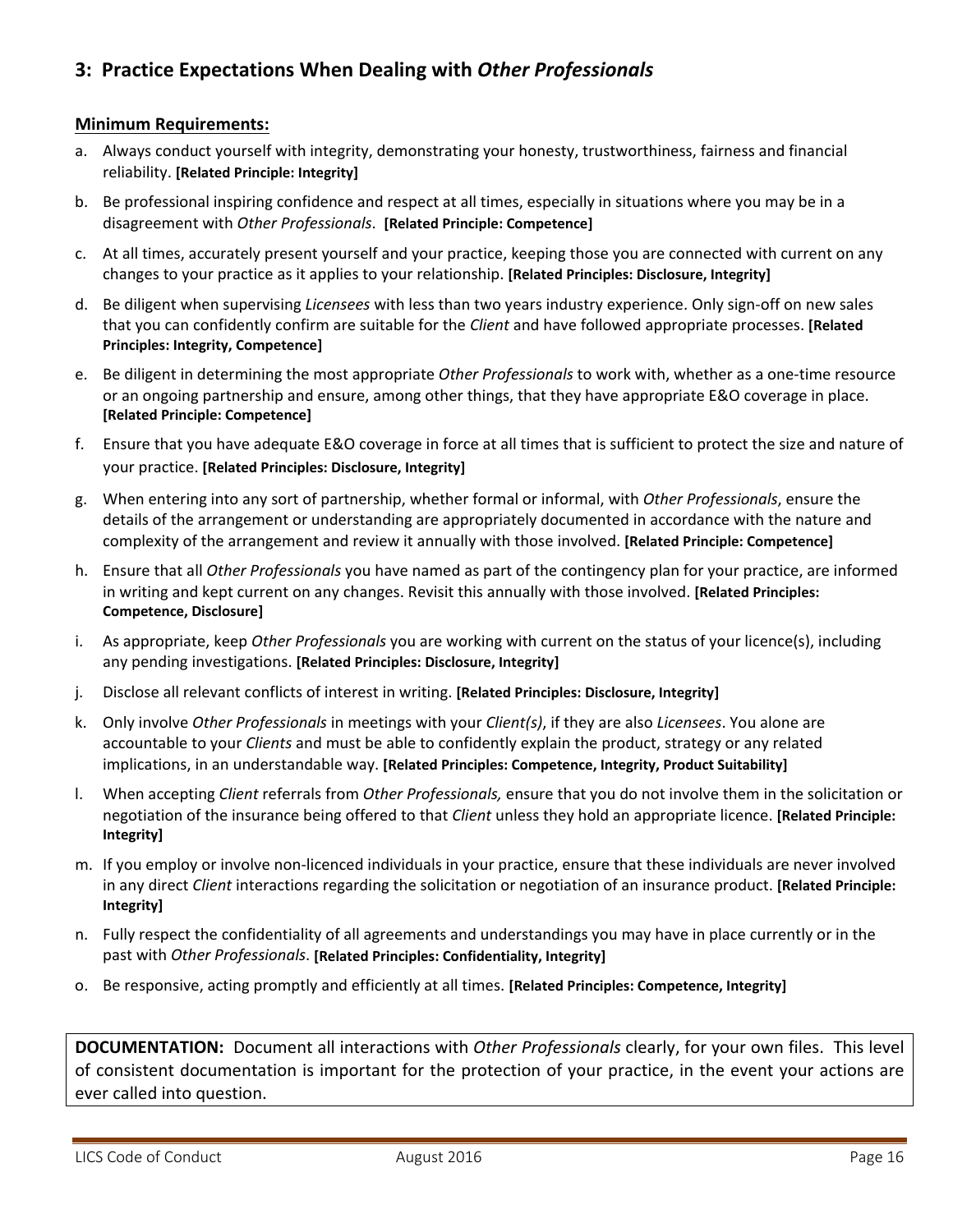#### **Examples of** *Licensee* **Misconduct when Dealing with** *Other Professionals*

- a. A *Licensee* used published disciplinary information, such as that from *Council's* website*,* to discredit another *Licensee*. **[Related Principle: Integrity]**
- b. A *Licensee* did not sufficiently research the qualifications and expertise of an *Other Professional* whose direction when followed, resulted in disadvantaging the *Licensee's Client*. **[Related Principle: Competence]**
- c. A *Licensee* only paid referral*s* or provided an increased referral *Fee* when a sale resulted. **[Related Principle: Integrity]**
- d. A *Licensee* provided a non-licenced individual with a *Fee* for their part in helping to close an insurance sale. **[Related Principle: Integrity]**
- e. A *Licensee* asked a non-licenced assistant to respond to a *Client's* query knowing that the discussion might evolve into questions about their insurance policy, changes to it or the purchase of a new policy. **[Related Principles: Integrity, Competence]**
- f. A *Licensee* failed to obtain initial and/or ongoing consent from the *Other Professional(s)* selected to take over his/her practice in the event of a contingency situation such as a disability or illness. **[Related Principle: Competence]**
- g. A *Licensee* shared confidential details of a current or prior contractual arrangement, with an *Other Professional*, not party to the arrangement. **[Related Principle: Confidentiality]**

#### **Adapted from Actual Case Files**

- 1. A *Licensee* brought a junior *Licensee* into the practice to help generate new sales. They had a non-documented understanding that the junior *Licensee* would be compensated through a general code from the agency rather than the junior *Licensee's* own code. The amount of compensation paid to the junior *Licensee* was not shared equally. Over time this inequity created a financial hardship for the junior *Licensee* who became faced with a choice to leave behind the *Client* base they had built together or continue to be treated inequitably. **[Related Principle: Integrity]**
- 2. A *Licensee* hired a non-licenced individual to help generate new insurance leads. The *Licensee* provided training on the Do-Not-Call List procedures, a telephone script and role-playing rehearsals for the calls. The individual provided the *Licensee* with a list of potential sales leads to be followed-up and hopefully closed. This activity by a non-licenced individual placed the *Licensee* in violation of *Council* bylaws and *The Act* as only *Licensees* are permitted to contact current or potential *Clients* for the purpose of soliciting insurance. **[Related Principle: Integrity]**
- 3. A *Licensee* became disgruntled when a potential sale was lost because the prospective *Client* decided to continue working with their current *Licensee*, an individual who also worked in another industry. Through a community Facebook post, the disgruntled *Licensee* spoke disparagingly about individuals who do not sell insurance full-time as well as those who seek advice from these individuals. **[Related Principles: Integrity, Competence]**
- 4. A *Client* engaged legal counsel to prepare a Last Will and Testament. During that process, a *Licensee* acted on the *Client's* instructions to falsely advise the *Client's* legal counsel that insurance was in force when in fact it was not. A Disciplinary Hearing Committee determined that if a *Client* is advising a *Licensee* to provide false or misleading information, that instruction is no longer a legal instruction to be followed. **[Related Principles: Integrity, Competence]**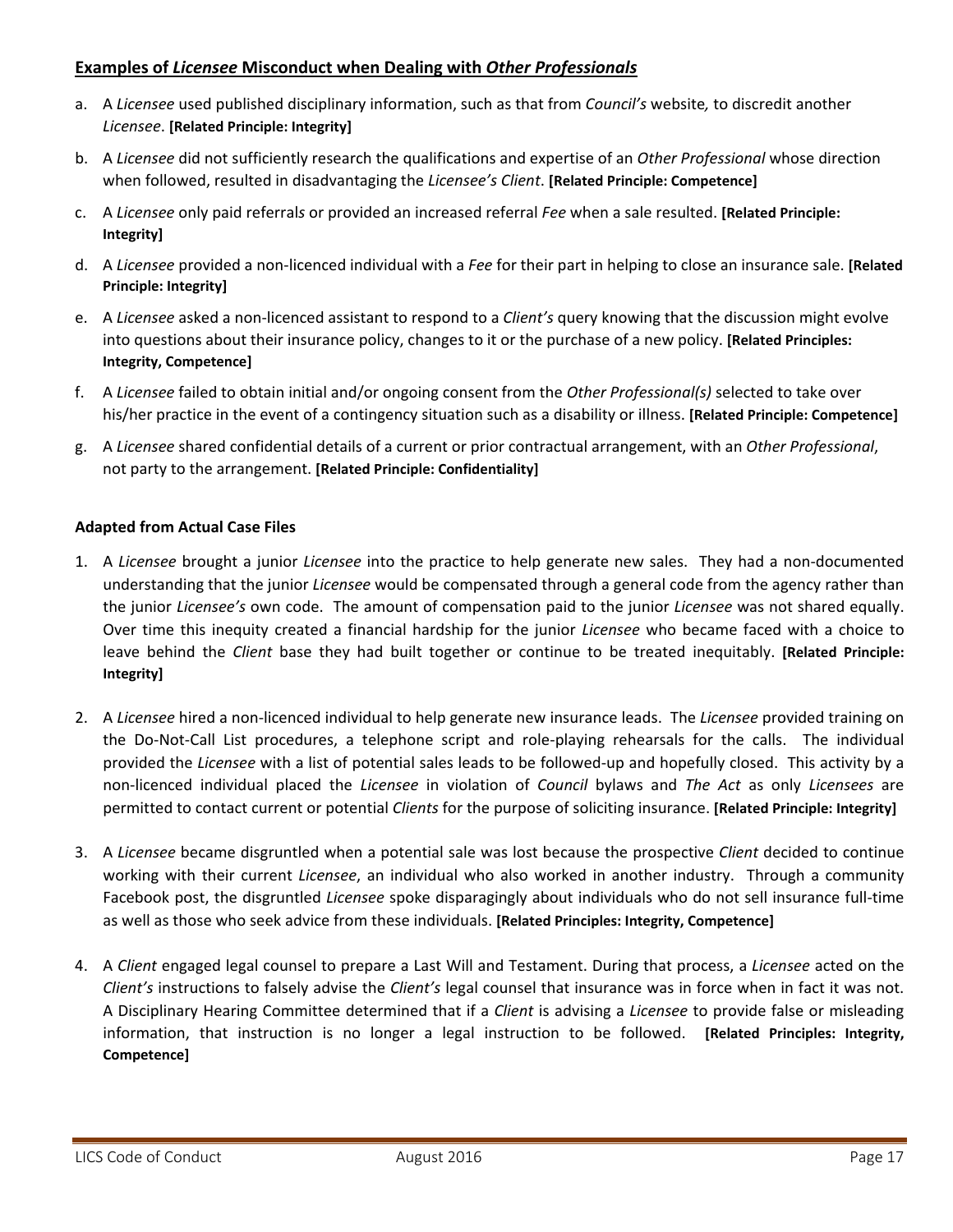# **4: Practice Expectations When Dealing with the** *Public*

#### **Minimum Requirements:**

- a. Always conduct yourself with integrity, demonstrating your honesty, trustworthiness, fairness and financial reliability. **[Related Principle: Integrity]**
- b. Be professional inspiring confidence and respect at all times. **[Related Principle: Competence]**
- c. Accurately present yourself and your practice in all forms of public-facing communications such as, websites, social media profiles, promotions, advertising etc. **[Related Principles: Disclosure, Integrity]**
- d. Consistently uphold the professional integrity of the insurance industry and those who serve it by communicating in a fair and unbiased manner at all times through all media channels you participate in. **[Related Principle: Integrity]**
- e. Ensure that you have adequate E&O coverage in force at all times, that is sufficient to protect the size and nature of your practice, understanding that this may be more than the minimum required by *Council*. **[Related Principles: Disclosure, Integrity]**
- f. Exercise sound judgement in promotions designed to introduce you, your practice and your services to the *Public*, understanding that special offers to win or receive something in return for attending or participating in the promotion would be inappropriate. **[Related Principles: Integrity, Competence]**
- g. Always ensure that anyone assisting you or working with you to promote, teach or explain any aspect of the products and services you are licenced to sell, is also duly licenced. **[Related Principles: Integrity, Competence]**
- h. If you also engage in a business or organization outside the insurance industry, whether in a paid or volunteer capacity, you must take extra care to disclose any conflicts of interest clearly and immediately, understanding that it may be best to avoid such situations altogether. **[Related Principles: Disclosure, Integrity]**
- i. Be responsive, acting promptly and efficiently at all times. **[Related Principles: Competence, Integrity]**

**DOCUMENTATION:** Document all interactions with the *Public* clearly, for your own files. This is particularly critical in any situation that may be perceived as a conflict of interest on your part. This level of consistent documentation is important for the protection of your practice, in the event your actions are ever called into question.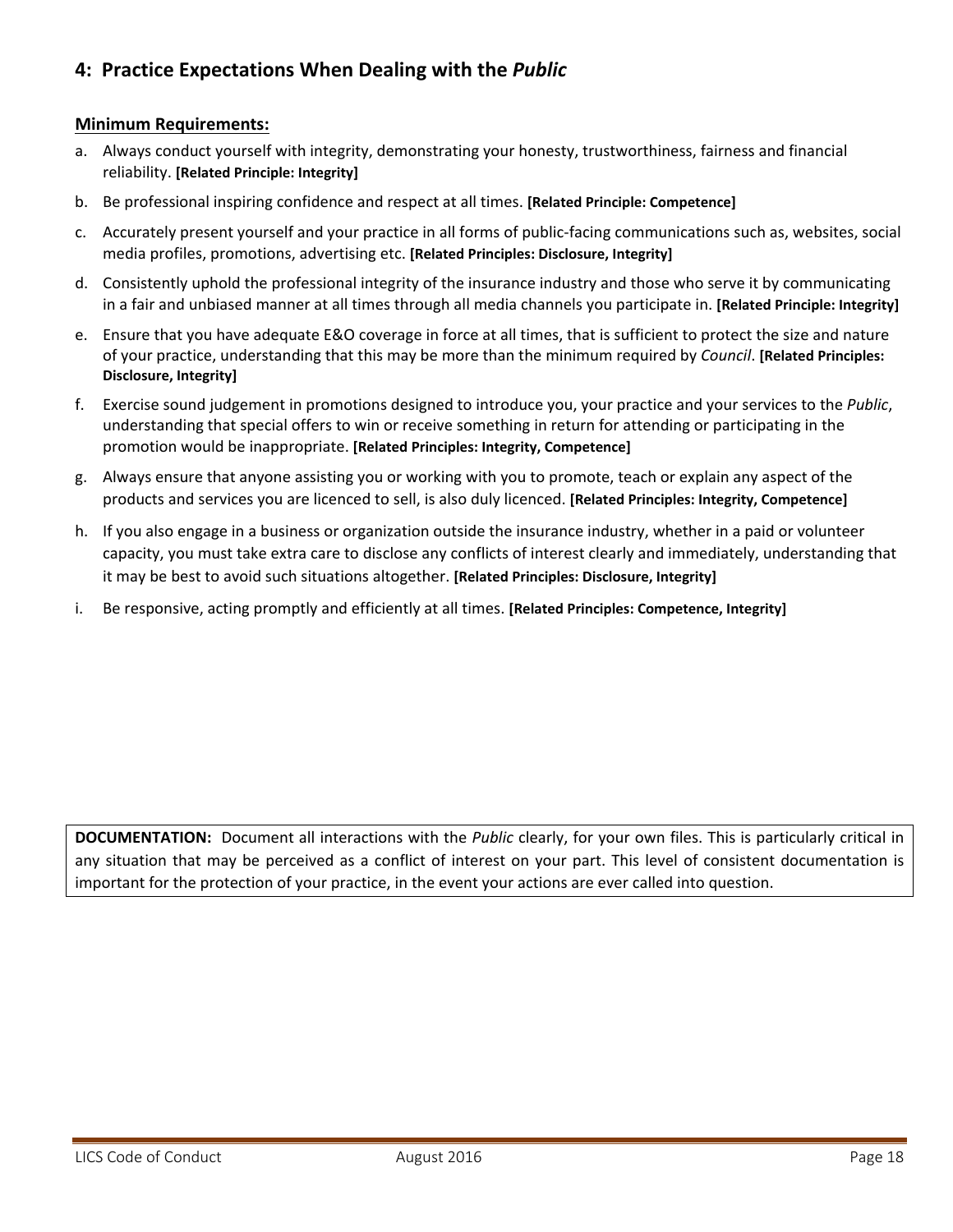#### **Examples of** *Licensee* **Misconduct when Dealing with the** *Public*

- a. Even though *Council* had cancelled a *Licensee's* licence indefinitely, the individual *c*ontinued to allow the *Public* to believe that nothing had changed. **[Related Principle: Integrity]**
- b. A *Licensee* asked a non-licenced assistant to conduct an insurance seminar for prospective *Clients* on the *Licensee's*  behalf. **[Related Principles: Integrity, Competence]**
- c. A *Licensee* failed to update promotional materials, business cards, social media profiles etc., to remove an industry designation that had been suspended by the designation's governing body. **[Related Principles: Integrity, Competence]**
- d. A *Licensee* misappropriated funds from a volunteer organization while acting in a position of trust for the organization. **[Related Principles: Integrity, Competence]**
- e. A *Licensee* with large personal debts engaged in questionable financial activity by soliciting prospective *Clients* to become investors in risky offshore investments. **[Related Principles: Integrity, Product Suitability, Competence]**
- f. A *Licensee* used the term "and Associates" in the name and promotion materials for the *Licensee's* practice when in fact there were no other *Licensees* involved in the practice. **[Related Principles: Integrity, Disclosure]**
- g. A *Licensee* who owned and operated a business outside the insurance industry led customers to believe they would receive preferential service if they also became a life insurance *Client*. **[Related Principles: Disclosure, Integrity]**
- h. A *Licensee* published printed material which, taken at face value, was liable to damage the reputation of persons engaged in the insurance business, alleging that insurance companies practiced sneaky price increases and robbed *Clients* with high premiums. **[Related Principle: Integrity]**

#### **Adapted from an Actual Case Files**

- 1. A Canadian non-resident flew back to Canada to attend her mother's funeral. During her short stay she reconnected with a cousin who offered to invest her inheritance. As the cousin was a *Licensee* she was relieved to have these details taken care of during such an emotional time. Due to other commitments she wasn't able to remain in the country long enough to complete the paperwork. But she felt confident in providing the *Licensee* with blank cheques to facilitate the investment of the inheritance on her behalf. Over several years, the *Licensee* provided fabricated investment statements showing a reasonable growth in net asset value when in fact no such investments had ever been made. The *Licensee* had instead used the funds for personal gain. **[Related Principles: Integrity, Disclosure, Competence]**
- 2. An *Agency* and its contracted *Licensees* developed an advertising campaign targeting recent graduates of a professional college. Their campaign material included unauthorized use of the profession's logo, unsubstantiated claims of expertise with these professionals and an offer to provide a premium discount as an insurance purchase incentive. Each of these advertising practices is considered an act of misconduct. **[Related Principles: Integrity, Disclosure, Competence]**
- 3. A *Licensee* advertised the opportunity to win two tickets to an upcoming sold-out event. By making the draw open to only those who purchased an insurance policy, rather than anyone who wanted to enter, the *Licensee's* ad contravened *Council* bylaws. **[Related Principle: Integrity]**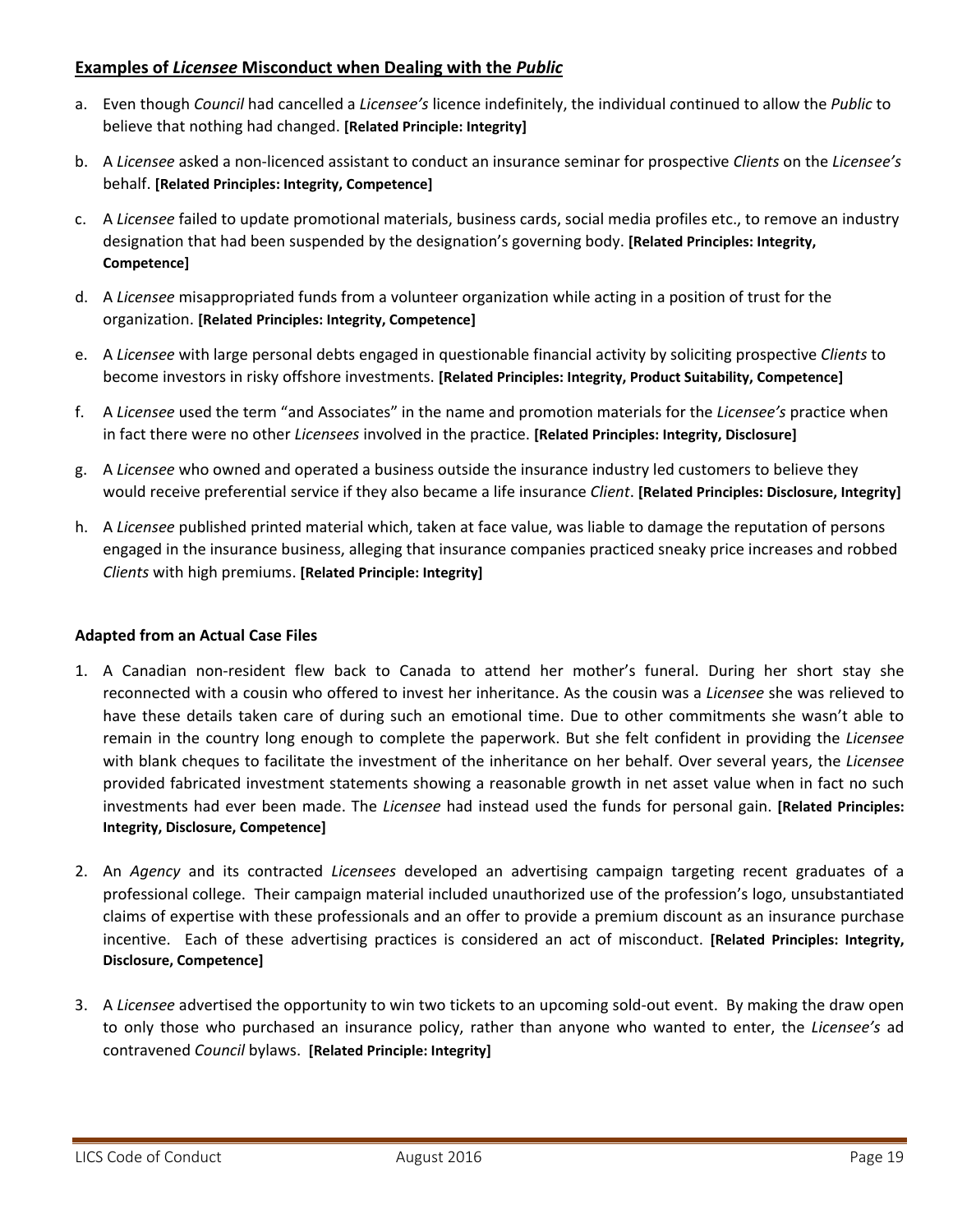# **5: Practice Expectations When Dealing with** *Council*

#### **Minimum Requirements:**

- a. Always conduct yourself with integrity, demonstrating your honesty, trustworthiness, fairness and financial reliability. **[Related Principle: Integrity]**
- b. Be professional inspiring confidence and respect at all times. **[Related Principle: Competence]**
- c. At all times, accurately present yourself and your practice to *Council*. This includes all communications, applications for a licence, completion of Annual Reporting Forms to continue a licence and requests from *Council* for information. **[Related Principles: Disclosure, Integrity]**
- d. Disclose any instance where you held a licence or registration for transacting, recommending or selling financial products where the licence or registration was suspended or revoked anywhere within the world. **[Related Principles: Disclosure, Integrity]**
- e. Whether related to your life insurance practice, another venture or you personally, you must inform *Council* immediately upon entering into bankruptcy proceedings or a consumer proposal. **[Related Principles: Disclosure, Integrity]**
- f. Keep *Council* informed of the status of any pending complaint or investigation of you or your practice for any criminal investigation, regulatory investigation or disciplinary investigation through the *Insurer* and/or *Agency* you are contracted with or any jurisdictional organization such as, the MFDA, IIROC, Mortgage Broker Regulators, Pension Regulators, Insurance Regulators, FINTRAC, CRA, CRTC, professional disciplinary bodies such as Financial Planning Standards Council, Advocis, etc. **[Related Principles: Disclosure, Integrity]**
- g. Immediately disclose to *Council* any occupation or business other than the sale of life insurance you may be planning to engage in. **[Related Principles: Disclosure, Integrity]**
- h. Ensure that you have adequate E&O coverage in force at all times that is sufficient to protect the size and nature of your practice, understanding that this may be more than the minimum required by *Council*. **[Related Principles: Disclosure, Integrity]**
- i. If you have an *Agency* licenced with *Council,* ensure that you also hold E&O coverage on your *Agency* at all times, that meets the required limits as set by *Council*. While the E&0 coverage on your *Agency* may be held as a rider on your individual E&O policy, it must still meet all *Council* requirements on its own merit, exclusive of your individual policy. **[Related Principles: Disclosure, Competence, Integrity]**
- j. Immediately disclose to *Council* any cancellation or non-renewal of your individual or *Agency* (if applicable) E&O coverage. **[Related Principles: Disclosure, Integrity]**
- k. Comply with all *Council* Continuing Education (CE) requirements. **[Related Principles: Competence, Integrity]**
- l. Be responsive, acting promptly and efficiently at all times but especially in situations when *Council* has requested information from you. **[Related Principles: Competence, Integrity]**

**DOCUMENTATION:** Document all interactions with *Council* clearly, for your own files. This level of consistent documentation is important for the protection of your practice, in the event your actions are ever called into question.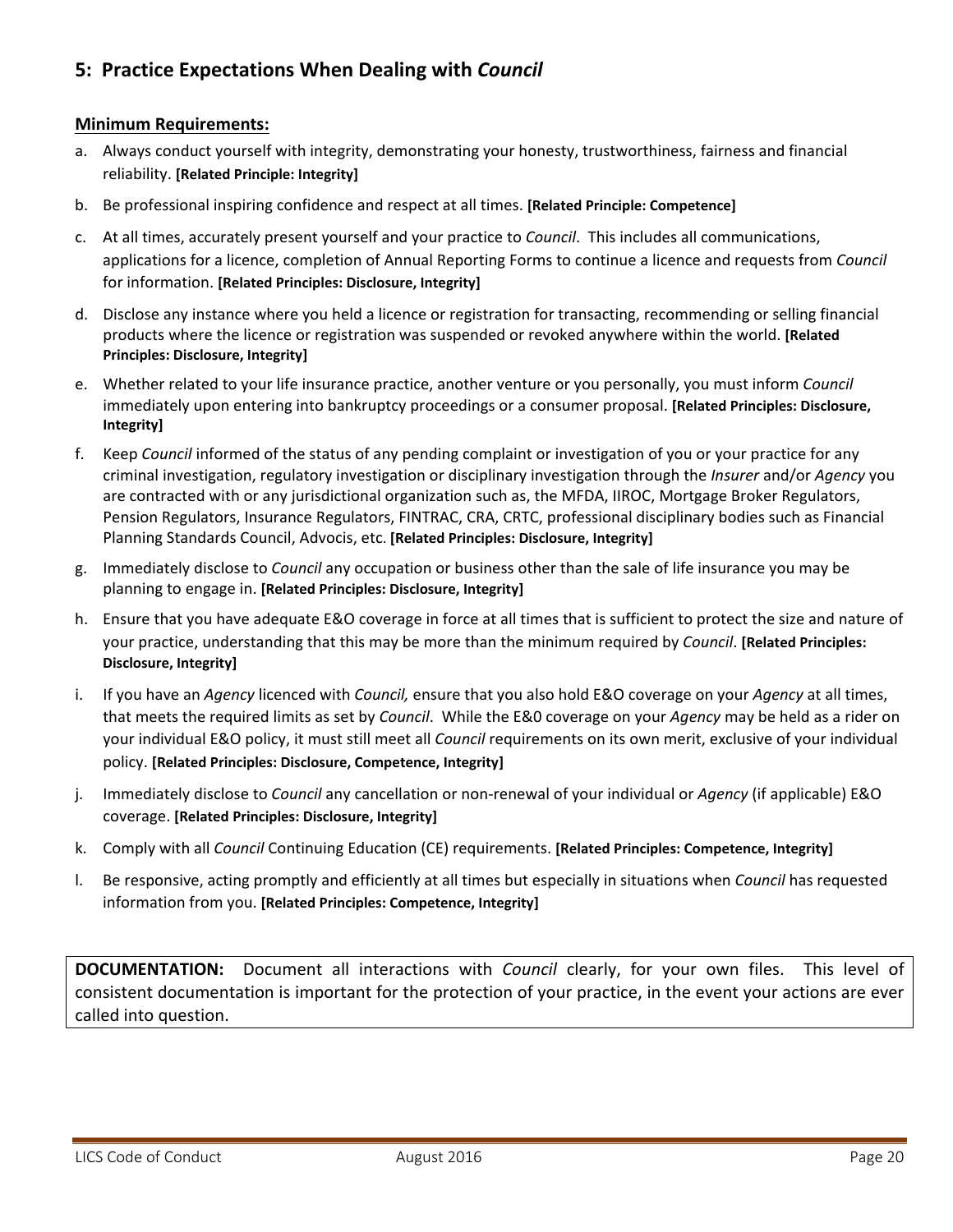#### **Examples of Licensee Misconduct when Dealing with** *Council*

- a. When completing an Annual Reporting Form for licence continuation, a *Licensee* falsified information. **[Related Principles: Integrity, Competence]**
- b. A *Licensee* intentionally provided misleading testimony to *Council* during an appearance before a Disciplinary Hearing Committee. **[Related Principles: Integrity, Competence]**
- c. A *Licensee* falsified records of continuing education courses. **[Related Principles: Integrity, Competence]**
- d. Conviction for a criminal offense, unrelated to work in the insurance industry, brought into question a *Licensee's*  professional integrity and suitability to continue to act as a *Licensee*. **[Related Principles: Integrity, Competence]**
- e. A *Licensee* failed to notify *Council* when the insurance regulator in another province commenced proceedings against the *Licensee*. **[Related Principles: Disclosure, Integrity]**
- f. A *Licensee* acting in a supervisory capacity approved a new sale without ensuring that the new *Licensee* had sold a suitable product for the *Client*. **[Related Principles: Integrity, Product Suitability, Competence]**

#### **Adapted from Actual Case Files**

- 1. A *Licensee* was required to provide answers to questions from *Council* with respect to information *Council* received indicating that the *Licensee* was under investigation by another regulator. The Licensee did not provide the information despite the deadline date on the demand. Continuing to ignore Council's request, the *Licensee* proceeded to file their Annual Reporting Form to Council. In accordance with its bylaws *Council* could not process the *Licensee's* Annual Reporting Form given the outstanding request for information. Despite this the *Licensee* continued to carry on business-as-usual, when in fact the *Licensee* was not acting in good faith with *Council* which placed the *Licensee's* licence in jeopardy. **[Related Principles: Integrity, Competence, Disclosure]**
- 2. A *Licensee* was sent a Delegation Order issued by the Saskatchewan Superintendent of Insurance. A Delegation Order is a legal document that requires those who receive it to fulfil the demands made within the document. The Delegation Order in question compelled the *Licensee* to provide specific information to *Council* by a specified date. The *Licensee* failed to provide all the requested information as outlined in the Delegation Order. When the Delegation Order was not complied with, the file was escalated and an Order of the Court of Queen's Bench of Saskatchewan was issued as the *Licensee* was now in violation of *The Act*. **[Related Principles: Integrity, Competence, Disclosure]**
- 3. A *Licensee* made a material mis-statement with respect to a question asked on the Annual Reporting Form. When questioned about the mis-statement, the *Licensee* provided misleading information to *Council* in both verbal and written form which placed the *Licensee* in violation of the *Act*. **[Related Principles: Integrity, Competence, Disclosure]**